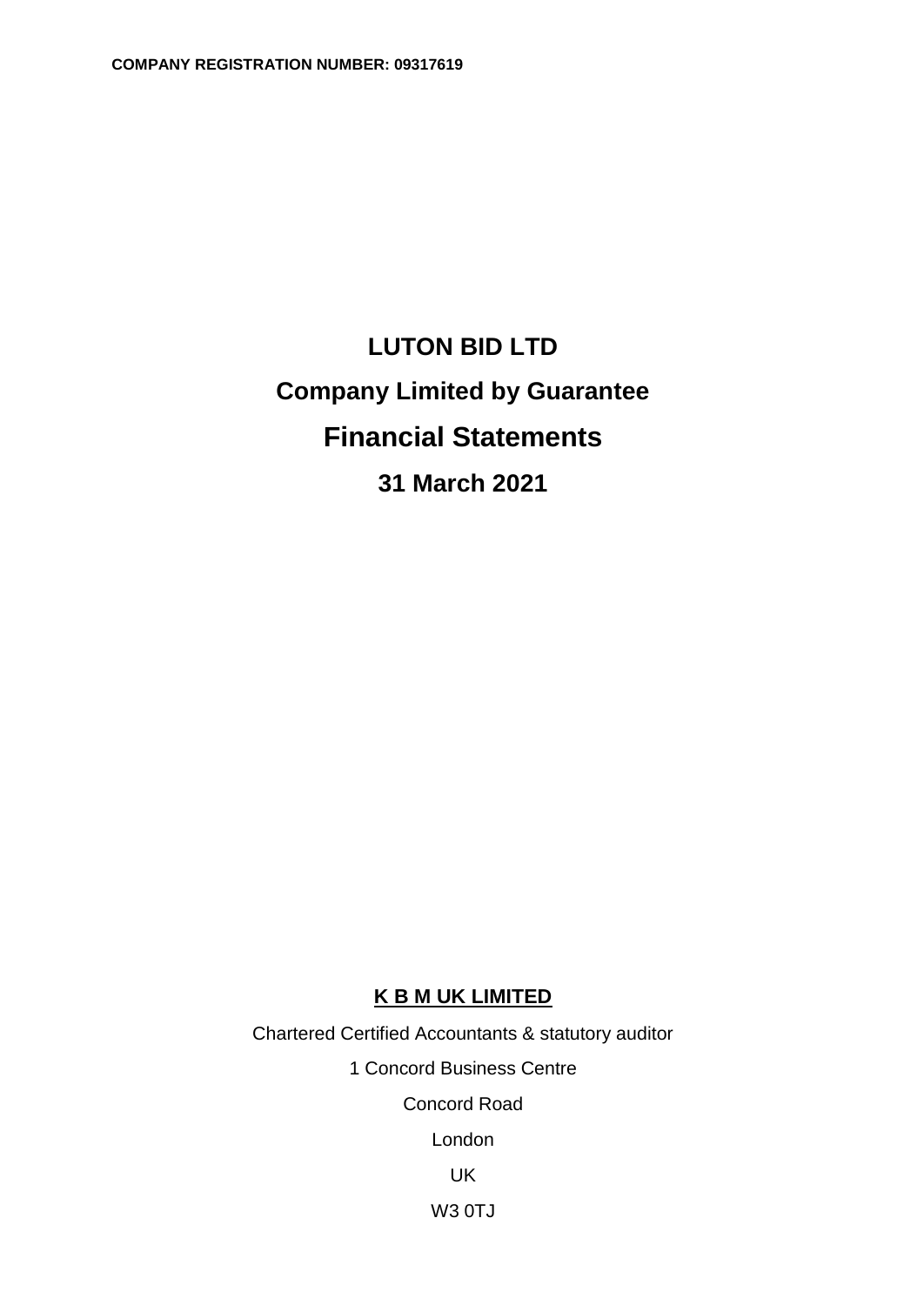## **Company Limited by Guarantee**

## **Financial Statements**

## **Year ended 31 March 2021**

| <b>Contents</b>                                                  | Page         |
|------------------------------------------------------------------|--------------|
| Officers and professional advisers                               | 1            |
| Directors' report                                                | $\mathbf{2}$ |
| Independent auditor's report to the members                      | 9            |
| Statement of income and retained earnings                        | 13           |
| Statement of financial position                                  | 14           |
| Notes to the financial statements                                | 15           |
| The following pages do not form part of the financial statements |              |
| Detailed income statement                                        | 20           |
| Notes to the detailed income statement                           | 21           |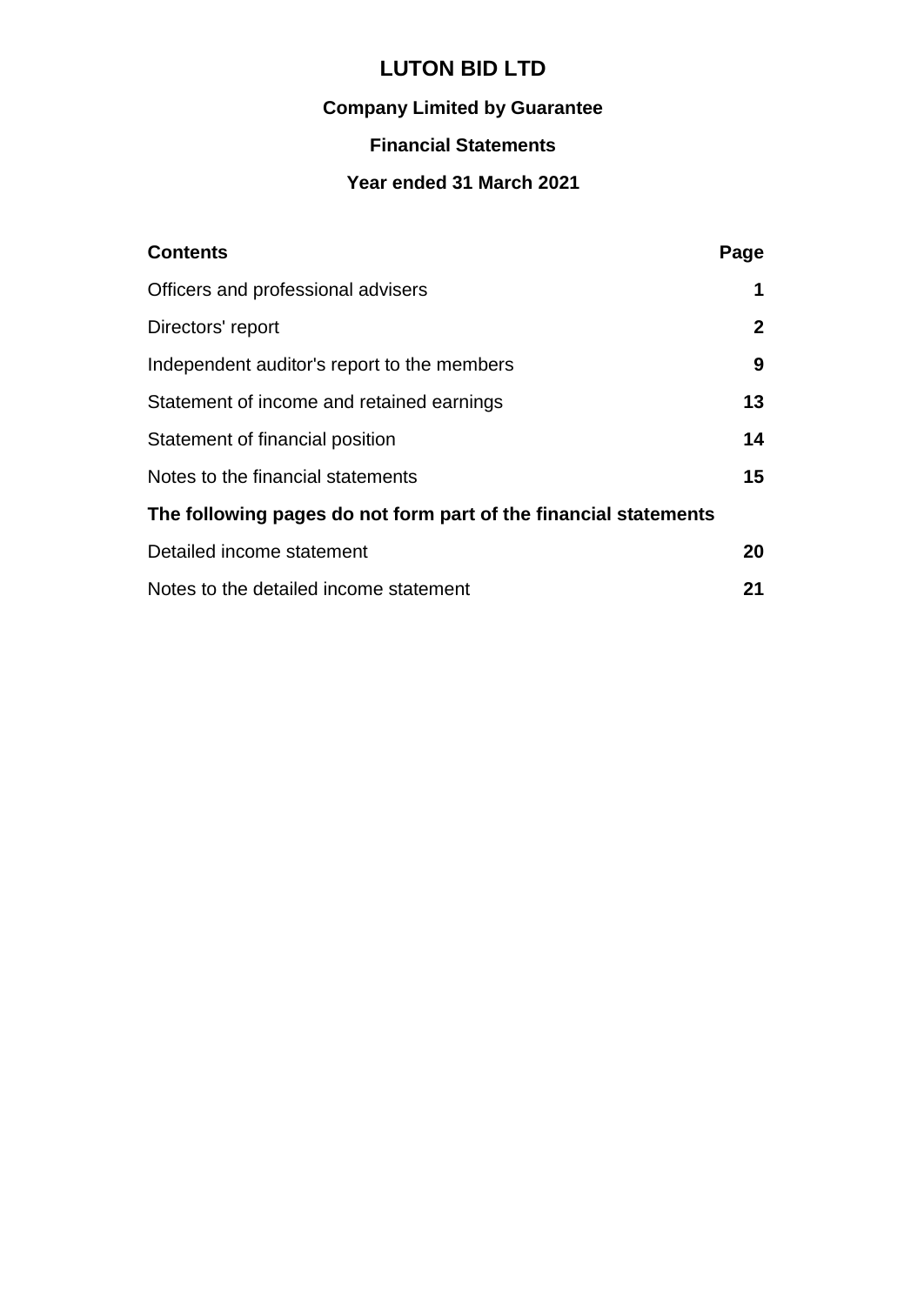## **Company Limited by Guarantee**

## **Officers and Professional Advisers**

| The board of directors   | Mr Gavin O'Brien (Chair) - Director<br>Councillor S Timoney - Director<br>Ms Marie Kirbyshaw - Director<br>Mr Roy Greening - Director<br>Mr Mohammed Shaffi - Director<br>Mr Martin Blower - Director<br>Mr Gary Sweet - Director<br>Mr Bashir Dalvi - Director<br>Mr Paul Andrews - Director<br>Mr Thanbirul Haque - Director<br>Mr Gordon Brady - Director<br>Mr Andrew Calvert - Director |
|--------------------------|----------------------------------------------------------------------------------------------------------------------------------------------------------------------------------------------------------------------------------------------------------------------------------------------------------------------------------------------------------------------------------------------|
| <b>Registered office</b> | Studio 3<br>West Wing Studios Unit 166<br>The Mall, Luton<br><b>Bedfordshire</b><br>United Kingdom<br>LU1 2TL                                                                                                                                                                                                                                                                                |
| <b>Auditor</b>           | K B M UK Limited<br>Chartered Certified Accountants & statutory auditor<br>1 Concord Business Centre<br><b>Concord Road</b><br>London<br>UK.<br>W3 OTJ                                                                                                                                                                                                                                       |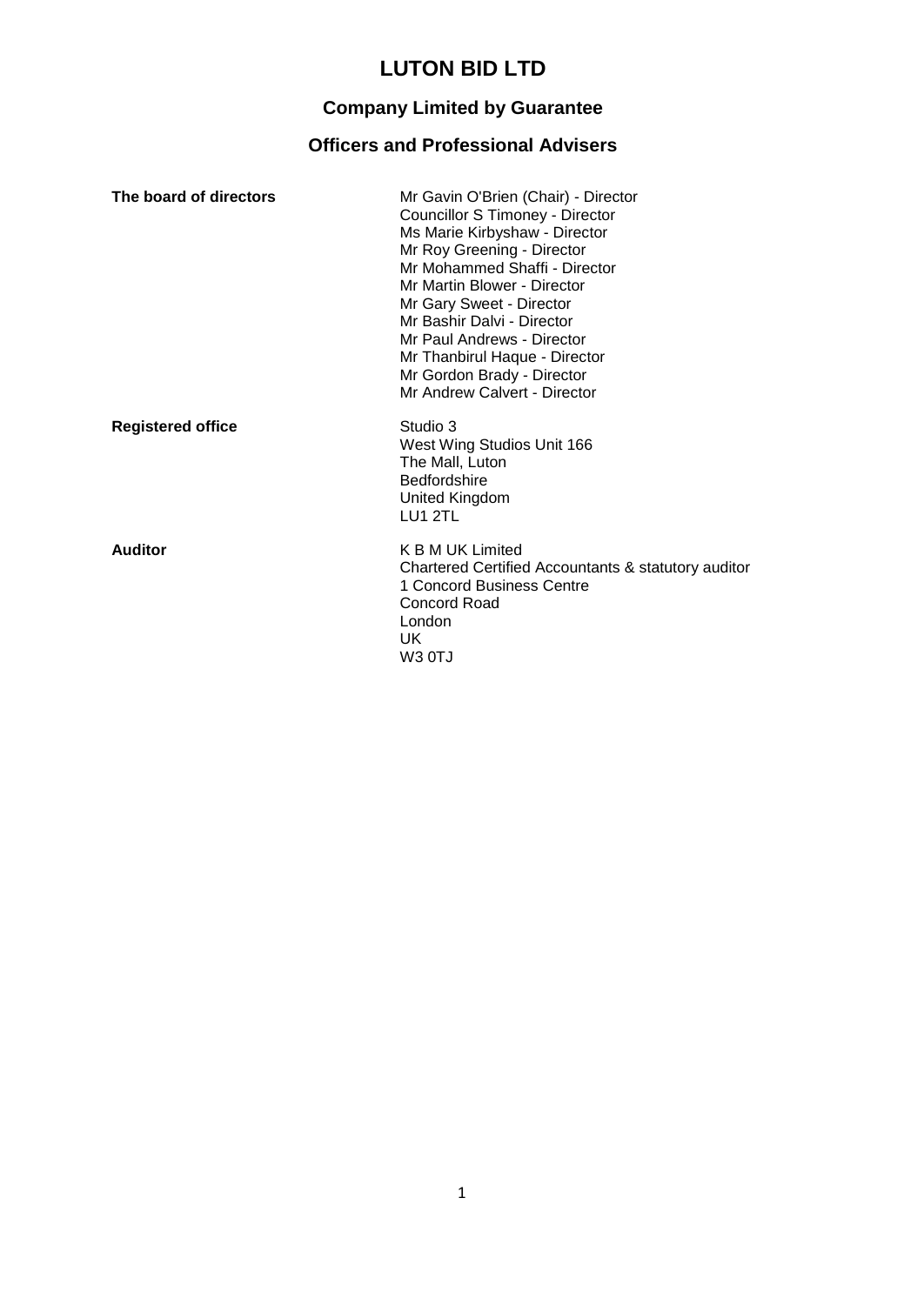### **Company Limited by Guarantee**

### **Directors' Report**

## **Year ended 31 March 2021 DIRECTORS' REPORT PERIOD FROM 1 APRIL 2020 TO 31 MARCH 2021**

The directors present their report with the financial statements of the company for the year ended 31 March 2021.

#### **PRINCIPAL ACTIVITY**

The principal activity of the company in the year under review was that of running of the Luton town centre Business Improvement District ('BID').

The BID was taken to a successful vote in October 2014. It formally commenced operation in January 2015. The BID ran for 5 years until 31 December 2019 and following a successful formal renewal process in 2019 is now running for a second term from January 2020 to December 2024.

The results for the year and financial position of the company are as shown in the annexed audited financial statements.

#### **BUSINESS REVIEW**

The year ended 31 March 2021 was the first full year of the second BID term.

The principal activities of the company during the financial year (April 2020- to March 2021) were heavily impacted by the COVID-19 pandemic and meant that the delivery of projects against the BID Business plan objectives had to be continually reviewed and where necessary altered.

Levy income raised during the period was significantly impacted by the COVID-19 pandemic and at 70% collected was well down on usual income. However, this rate is indicative of a good collection rate for BID levy when compared to other BIDs across the country. We have also been prudent in not recording any levy which is not collected at the period end to provide fair view of levy income.

There has also been some conversions of premises from commercial to residential, which exempted hereditaments from the levy criteria.

The total expenditure for the period was **£**222,291 which was overspend/underspend on a budget of £266,991. Funds had been carried over due to the BID continuing and closure costs avoided. Staff costs have also reduced due to two of the three BID Ambassadors being made redundant in September 2020 with the fund reallocated to support the part-funding of dedicated Neighbourhood Enforcement Officers for the town centre to help tackle the increasing anti-social behaviour issues. BID Ambassadors were furloughed for part of lockdown. The BID was in receipt of a BID resilience grant from Government of **32,416** and Luton Council assisted with the provision of a loan of £50,000 which is to be paid back over the period 2021/22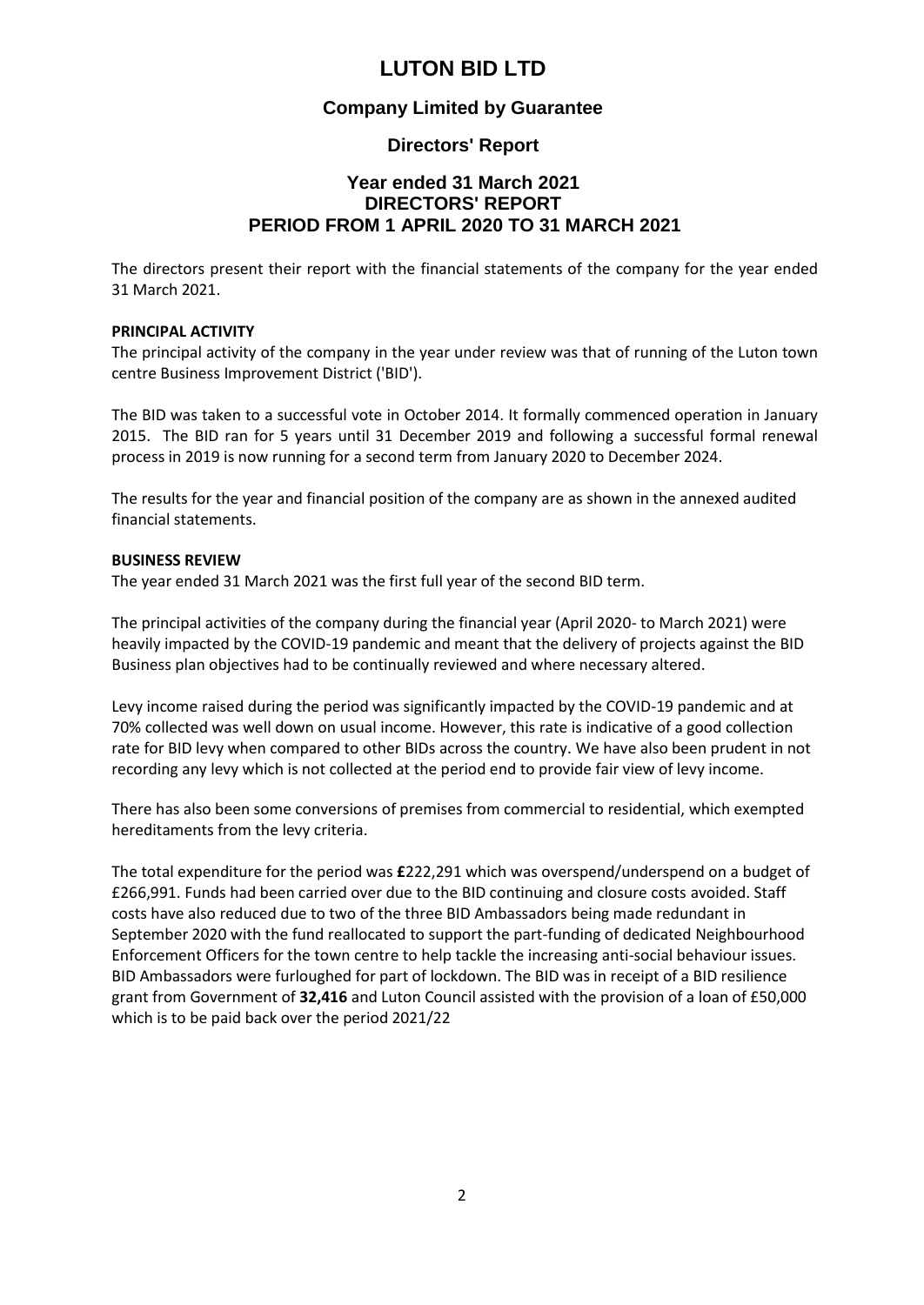## **Company Limited by Guarantee**

### **Directors' Report** *(continued)*

### **Year ended 31 March 2021**

#### **DIRECTORS**

The directors who served the company on a voluntary basis during the period were as follows: Mr Gavin O'Brien (Chair) Councillor S Timoney Ms Marie Kirbyshaw Mr Roy Greening Mr Mohammed Shaffi Mr Martin Blower Mr Gary Sweet Mr Bashir Dalvi Mr Paul Andrews Mr Thanbirul Haque Mr Gordon Brady Mr Andrew Calvert Mr Stuart Sadler Ms Diane Mary Quick

Gavin O'Brien was appointed as a director on 19 November 2014, re-elected on the 18 May 2016 and re-elected on the 25 September 2019.

Councillor S Timoney was appointed as a director on 17 April 2015.

Ms Marie Kirbyshaw was appointed as a director on 4 November 2015, re-elected on 19 July 2017 and re-elected again on the 25 September 2019.

Mr A Shaffi was appointed as a Director 20 April 2016, re-elected on the 18 May 2016 and re-elected again on 23 September 2020

Mr R Greening was appointed as a Director on the 20 April 2016 and re-elected on the 18 May 2016, 26 September 2018 and the 23 September 2020

Mr M Blower was appointed as a Director on the 19 July 2017 and re-elected on 23 September 2020 Mr G Sweet was appointed as a Director on the 28 November 2018

Mr Bashir Dalvi was appointed as a Director on the 25 September 2019

Mr Paul Andrews was appointed as a Director on the 25 September 2019

Mr Thanbirul Haque was appointed as a Director on the 25 September 2019

Mr Gordon Anthony Brady was appointed as a Director on the 25 September 2019

Mr Andrew Calvert was appointed as a Director on the 25 September 2019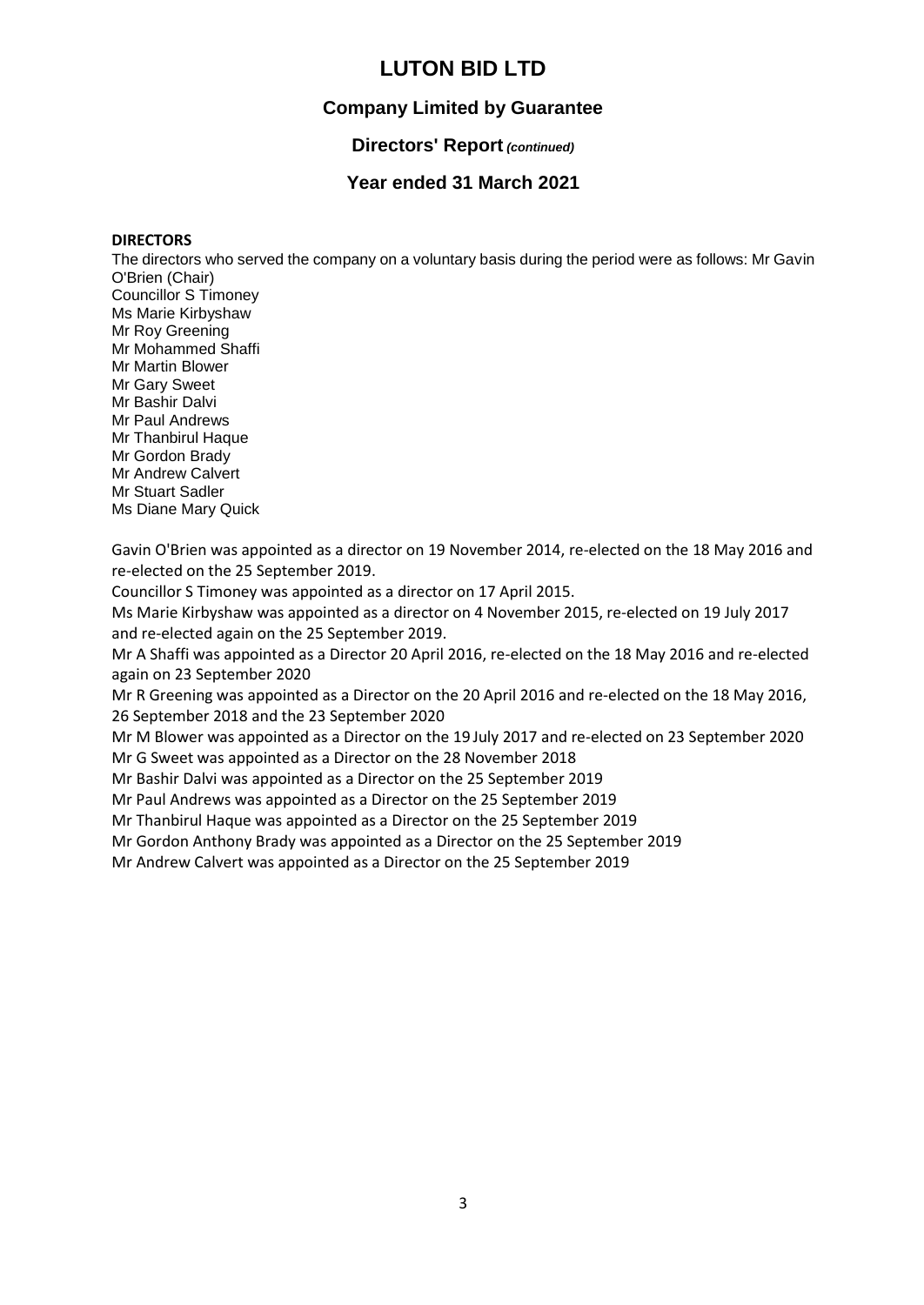## **Company Limited by Guarantee**

### **Directors' Report** *(continued)*

## **Year ended 31 March 2021**

### **BID STRATEGY AND OBJECTIVES**

Luton BID - The Vision

'Support business growth and investment in the town centre and build pride, loyalty and positive perceptions of Luton as a whole.'

### **Strategic Objectives and Projects**

The programme of investment will be delivered through the four strategic objectives and their related projects.

**Promotion 1**. Identify, develop and promote the strengths, characteristics and the business offer of Luton town centre to increase positive perceptions and loyalty of the town, locally regionally and nationally.

**Environment 2.** To ensure that the town centre and all its different areas present a distinctive, accessible and appealing environment which attracts business investment, encourages visitors to stay longer and fosters a pride in the town.

**Experience 3**. To provide a safe and enjoyable experience for visitors and workers in Luton town centre to enjoy.

**Growth and Investment 4.** To build on the strengths of the business community to support and promote growth, development and investment.

### **ACTIVITIES PERFORMED IN 2020-2021 included**

### **Promotion**

- Social media, Twitter and Facebook for Luton BID
- BID website development
- Press releases
- Production of printed newsletters for BID businesses and weekly e bulletins
- Bespoke e bulletins with guidance on reopening for different times and sectors
- Development and update of businesses support guide and ongoing additional information on website and grant support liaison to help both businesses and the public through COVID-19 restrictions
- Business support webinars
- Luton Business Heroes campaign highlighting individuals making a difference through COVID-19
- Organising the Luton Town Centre Communications Group to develop and coordinate messaging from town centre partners through the COVID-19 pandemic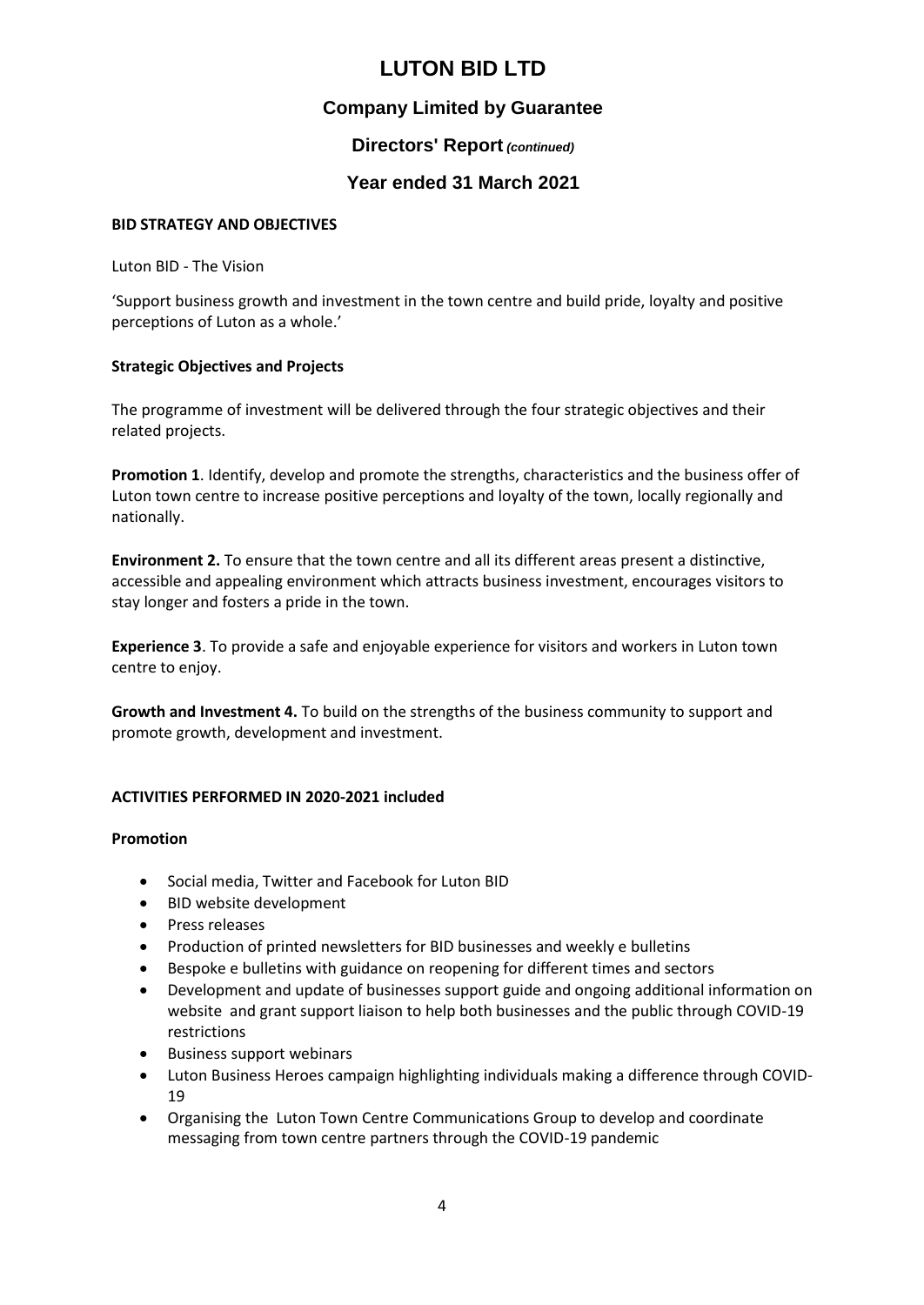## **Company Limited by Guarantee**

## **Directors' Report** *(continued)*

## **Year ended 31 March 2021**

### **Environment**

- Refurbished planters taken from development site into the town centre
- Purchase of a new street cleaner the MaxVac Maxwind
- Up keep of 12 BID branded public bins with rat baiting
- Work with partners as part of the COVID-19 Town Centre Operations Group to support the town centre being safe including implementation of sanitising stations, queueing and one way systems and signage, welcome boards and supplied posters and signs to over 170 businesses

### **Experience**

- Part funding of two dedicated Neighbourhood Enforcement Officers to help tackle low level crime in the town centre
- Running of town Strategic Events group
- Employment of three BID Ambassadors whose role includes business engagement and work with partners to help address Antisocial Behaviour. Two of these were made redundant in September 2020
- Financial and in-kind support of an inclusive town centre radio scheme
- Redevelopment of Luton Business Against Crime and the implementation of a new DISC system to help tackle anti-social behaviour
- Support in-kind and funding of payment points for the town's new alternative giving scheme "Big Change Luton"
- Financial and in-kind support of the Big Trunk Trail a large public Art Project coming to Luton in July 2021

### **Growth and Investment**

- Working with Luton Borough Council as part for the Strategic Board guiding the Town Centre Masterplan
- Management of footfall cameras and reporting of footfall and car parking statistics for the town centre and have recently supported the move to an enhanced system using sensors that supports the monitoring of key pinch points to manage potential social gathering issues. Additionally the sensors allow reporting on dwell time, movement around the area and more
- Parking scheme in The Luton Mall and Power Court for people employed by businesses in the BID area

More information about the activities of Luton BID Ltd (Business Improvement District) in 2020/21 were outlined in a Highlights and Achievement document circulated with the levy invoices to businesses in March 2021. Copies are available online [www.lutonbid.org](http://www.lutonbid.org/) and from the BID offices.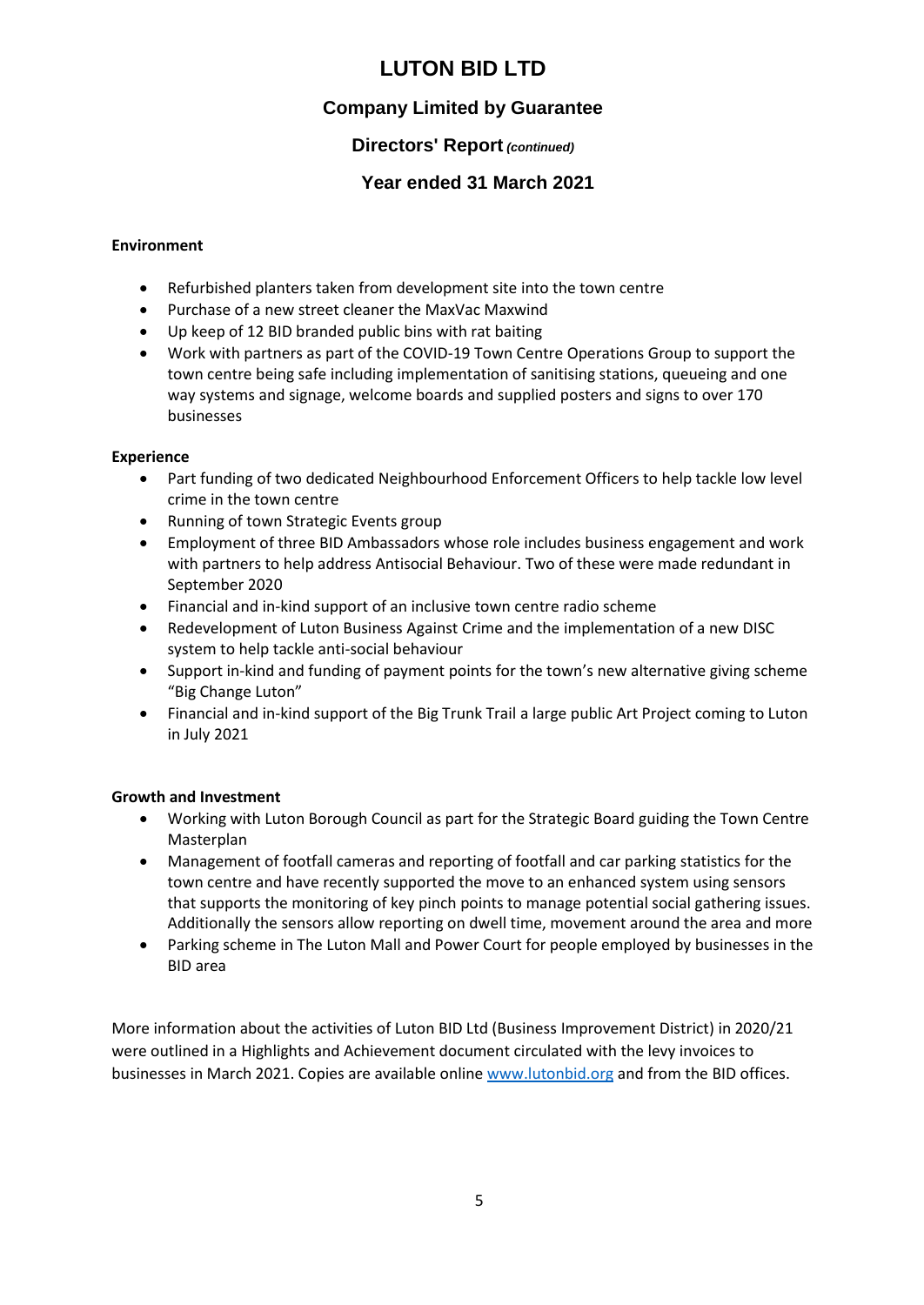## **Company Limited by Guarantee**

## **Directors' Report** *(continued)*

## **Year ended 31 March 2021**

#### **COVID-19 Response**

The end of March 2020 saw the start of the COVID-19 pandemic and Luton BID have had to adapt to support our Levy Paying Businesses. Following are the key BID activities to address COVID and support businesses through this extremely challenging period

### **PARTNERSHIP WORKING to manage COVID-19 in our Town Centre**

Luton BID has influenced, supported and led several activities including:

- Identification of pinch points and hot spot locations for social distancing
- Installation of sanitisation stations
- Additional cleansing
- Guidance signage in line with government regulations
- Working with businesses on queue management and use of outdoor space
- One-way systems in key areas
- Information points for the public to help remind visitors to adhere to social distancing , wear face coverings and use one-way systems
- Involvement in a social media film to promote key safety measures increasing
- confidence and visits to the town centre and reinforcing social distancing
- Management of outdoor spaces, including street cafes and temporary seating areas
- Promotion of an Industry standards, beyond the government's COVID-19 secure certification

#### **BUSINESS SUPPORT to help businesses operate, adapt and recover**

Luton BID has continued to work throughout COVID and Lockdowns to provide additional support to businesses. We have:

- Assisted and supported over 60 businesses to apply for grants via Luton Council
- Directed businesses to other funding options
- Provided regular updates and guidance on the Coronavirus Job Retention Scheme
- Compiled a Business Continuity Log which is updated on a regular basis to show which businesses are open, trading online or offering home delivery etc

• Developed a Business Support Guide, which is updated regularly and contains all the latest advice and information plus useful links to further guidance

• Hosted COVID-19 business support webinars and advised businesses as part of online events hosted by Luton Council and the University of Bedfordshire

- Offered bespoke advice to hospitality and evening/night-time economy businesses
- Been influential in partnership social media projects such as #LutonTogetherMovingForward

• Produced and distributed 185 COVID-19 Business Recovery Support packs – receiving an excellent response to this scheme

• Produced and distributed additional social distancing floor vinyls and face covering posters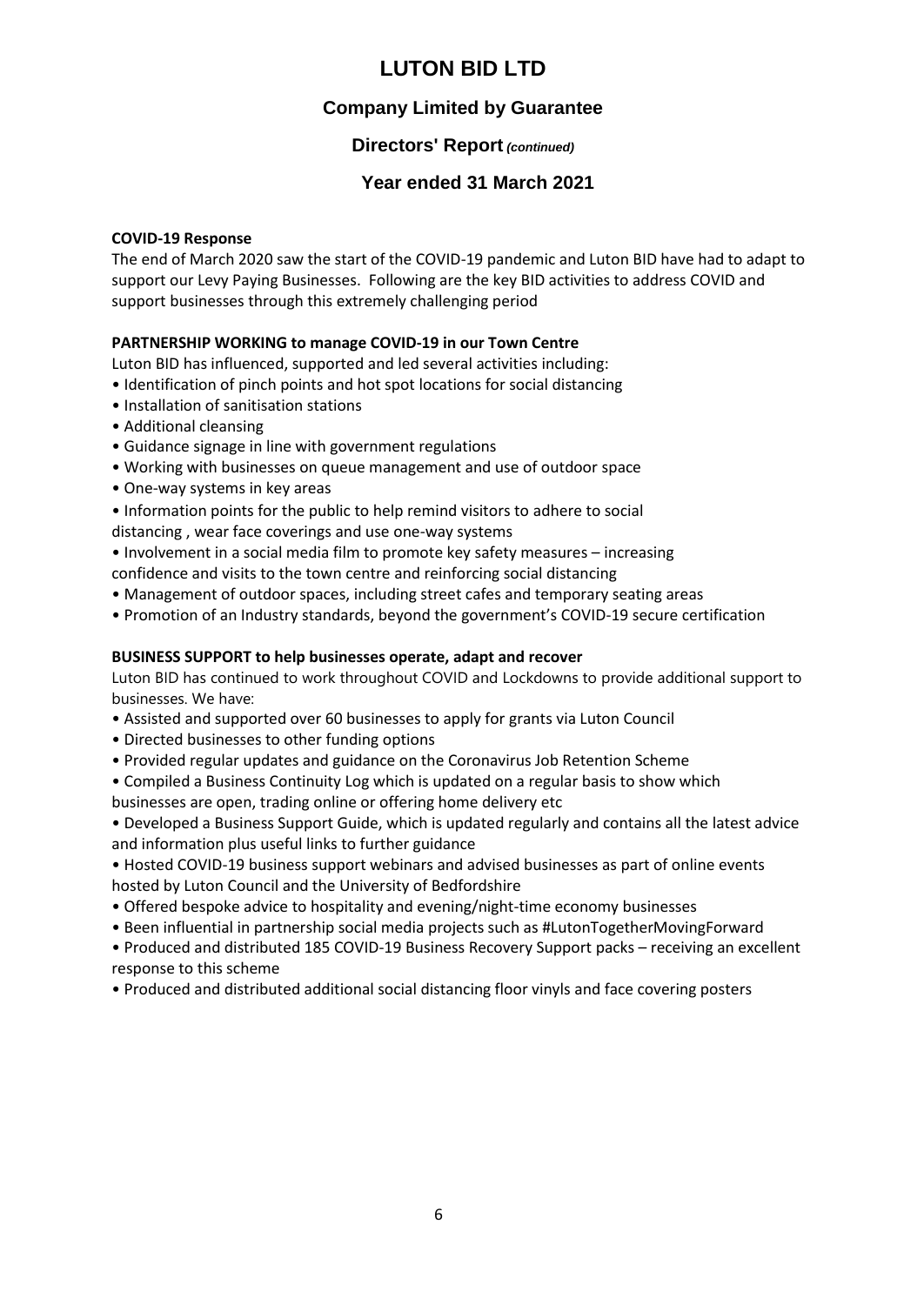## **Company Limited by Guarantee**

### **Directors' Report** *(continued)*

## **Year ended 31 March 2021**

### **COVID-19 BUSINESS COMMUNICATIONS to help businesses keep up to date with changing regulations and guidance**

Luton BID has been publishing regular and ongoing communications during the COVID-19 pandemic to assist town centre businesses with the latest government guidance and support. We continue to:

• Issue regular ebulletins with links to advice, information, financial support, and the latest government guidance

• Send bespoke ebulletins offering guidance for reopening to different sector areas including retailers, hospitality businesses, hairdressers and barbers, beauty services, tattoo parlours, and gyms and sports venues

- Use social media to signpost BID businesses and shoppers to useful information
- Issue a number of press releases detailing Luton BID activities and projects
- Hold webinars to guide businesses through the recovery to return to work

• Update our COVID-19 webpage which contains links to relevant websites such as Gov.UK, Public Health, Federation of Small Businesses and more

### **FUTURE DEVELOPMENTS**

The company has done extensive project planning in line with the new BID objectives set out in the new Luton BID Businesses Plan for delivery of projects from April 2020-December 2024 and has committed costs for these projects to be supported by the current reserve and future levy collections. However, clarity on the likely funds to be collected have been impacted by the COVID-19 crisis so we remain cautious with our expenditure.

#### **GOVERNANCE AND MANAGEMENT**

Luton Business Improvement District (BID) is one of over 350 BIDs throughout the UK. It was created by businesses in the area, and all the projects are determined and steered by local businesses, in line with the BID Business Plan.

Luton BID Ltd is a company limited by guarantee. It is operated under its Memorandum and Articles of Association dated 19 November 2014. It has no share capital and the liability of each member in the event of winding-up is limited to £1.

During the year the focus of the company's activity has been the development of Luton Town Centre Business Improvement District. This is being delivered within the requirements of the Business Improvement Districts (England) Regulations 2004.

The 'BID Proposal' was adopted after a successful Ballot in October 2014 and was renewed in November 2019 (for full document, see http://www.lutonbid.org). On 16<sup>th</sup> Sept 2015 the company entered into an operating agreement with Luton Borough Council. Luton Borough Council arranges the collection of the BID Levy from business rate payers in the town centre on behalf of the BID.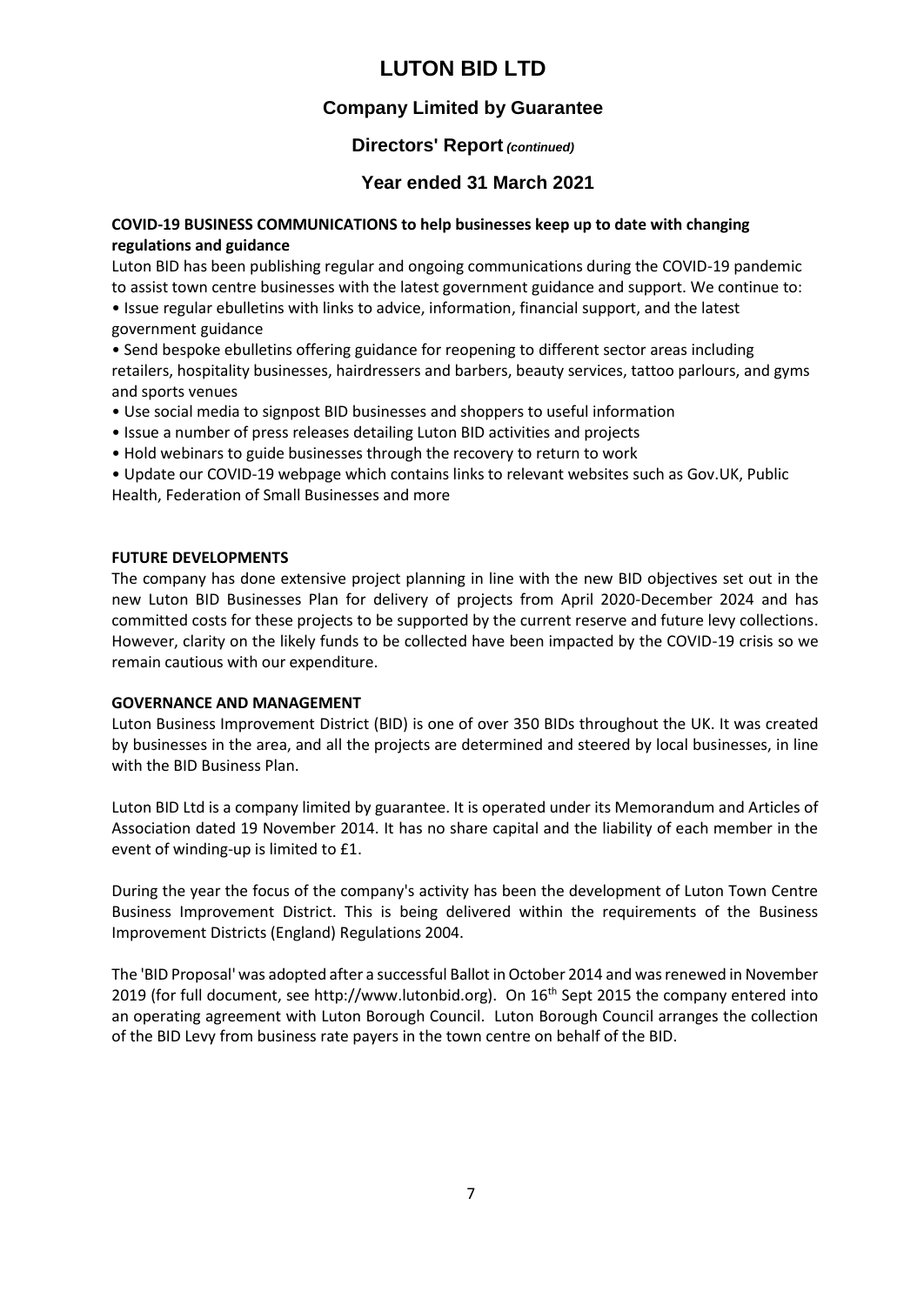### **Company Limited by Guarantee**

### **Directors' Report** *(continued)*

### **Year ended 31 March 2021**

The overall management of the company is the responsibility of the directors who are elected and coopted under the terms of the Articles of Association. With the exception of one director nominated by Luton Borough Council, directors retire by rotation at Annual General Meetings. The directors work on a voluntary basis, do not charge for their time and have worked on Levy payers' behalf to deliver the BID and achievements to date through the BID Project Team.

Membership of Luton BID Ltd is open to all paid up levy payers, and is made up of business representatives from throughout the BID area. The board of the company consists of one nominee from Luton Borough Council together with other Directors appointed by members of the company. It is responsible for the governance of the BID, ensuring that the objectives of the Luton BID business plan are met, and ensuring compliance with the legal and financial regulations governing BIDs.

The Board meets regularly throughout the year, and there is an Annual General Meeting which is usually held in the autumn.

At the end of the year there were 467 BID Levy paying businesses and 65 BID Members.

The directors present their report and the financial statements of the company for the year ended 31 March 2021.

#### **Small company provisions**

This report has been prepared in accordance with the provisions applicable to companies entitled to the small companies' exemption.

This report was approved by the board of directors on …………………….. and signed on behalf of the board by:

Mr Gavin O'Brien **Director** 

Registered office: Studio 3 West Wing Studios Unit 166 The Mall, Luton Bedfordshire United Kingdom LU1 2TL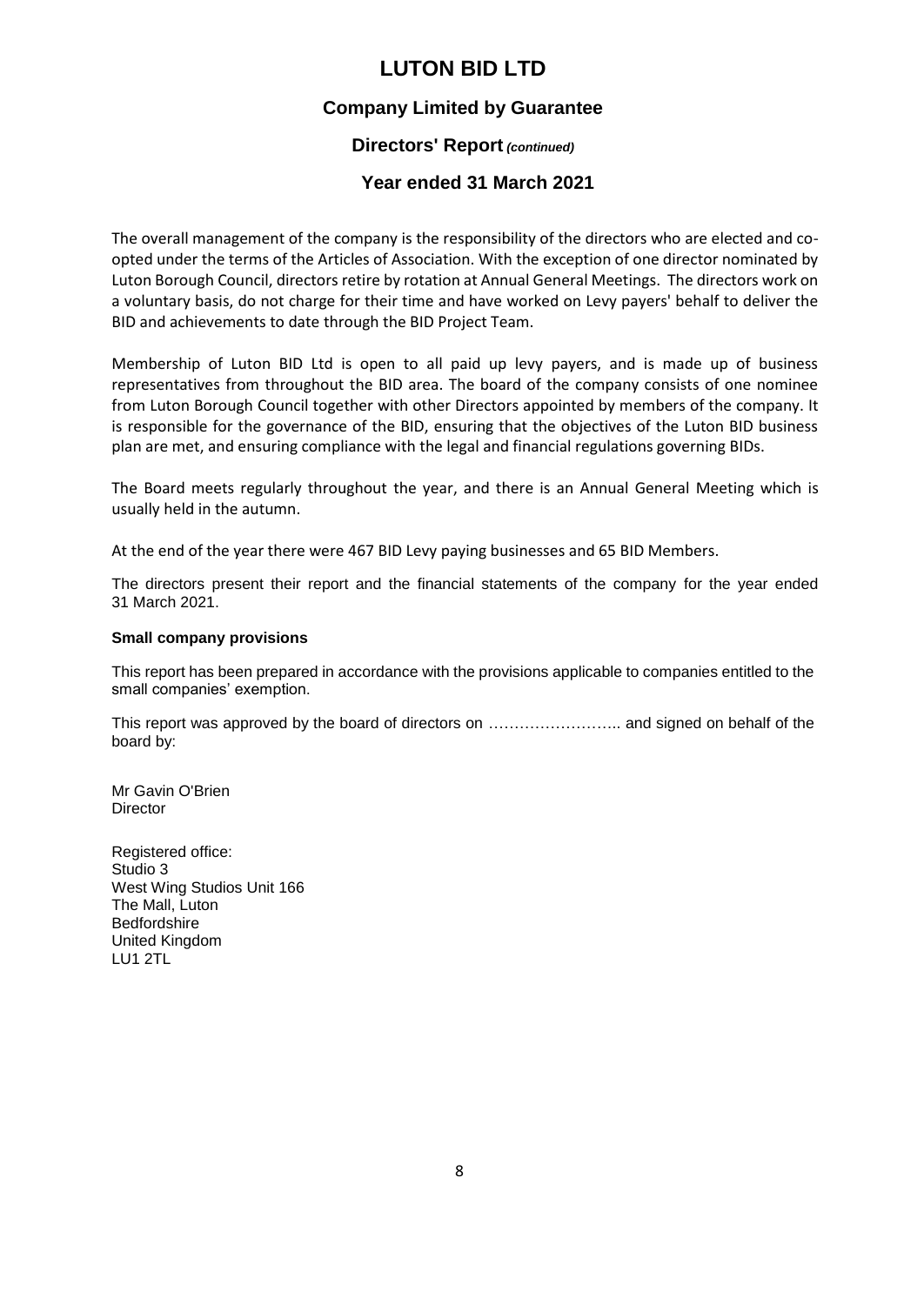## **Company Limited by Guarantee**

## **Independent Auditor's Report to the Members of LUTON BID LTD**

### **Year ended 31 March 2021**

#### **Opinion**

We have audited the financial statements of LUTON BID LTD (the 'company') for the year ended 31 March 2021 which comprise the statement of income and retained earnings, statement of financial position and the related notes, including a summary of significant accounting policies. The financial reporting framework that has been applied in their preparation is applicable law and United Kingdom Accounting Standards, including FRS 102 The Financial Reporting Standard applicable in the UK and Republic of Ireland (United Kingdom Generally Accepted Accounting Practice).

In our opinion the financial statements:

- give a true and fair view of the state of the company's affairs as at 31 March 2021 and of its profit for the year then ended;
- have been properly prepared in accordance with United Kingdom Generally Accepted Accounting Practice;
- have been prepared in accordance with the requirements of the Companies Act 2006.

#### **Basis for opinion**

We conducted our audit in accordance with International Standards on Auditing (UK) (ISAs (UK)) and applicable law. Our responsibilities under those standards are further described in the auditor's responsibilities for the audit of the financial statements section of our report. We are independent of the company in accordance with the ethical requirements that are relevant to our audit of the financial statements in the UK, including the FRC's Ethical Standard, and we have fulfilled our other ethical responsibilities in accordance with these requirements. We believe that the audit evidence we have obtained is sufficient and appropriate to provide a basis for our opinion.

#### **Conclusions relating to going concern**

In auditing the financial statements, we have concluded that the directors' use of the going concern basis of accounting in the preparation of the financial statements is appropriate.

Based on the work we have performed, we have not identified any material uncertainties relating to events or conditions that, individually or collectively, may cast significant doubt on the company's ability to continue as a going concern for a period of at least twelve months from when the financial statements are authorised for issue.

Our responsibilities and the responsibilities of the directors with respect to going concern are described in the relevant sections of this report.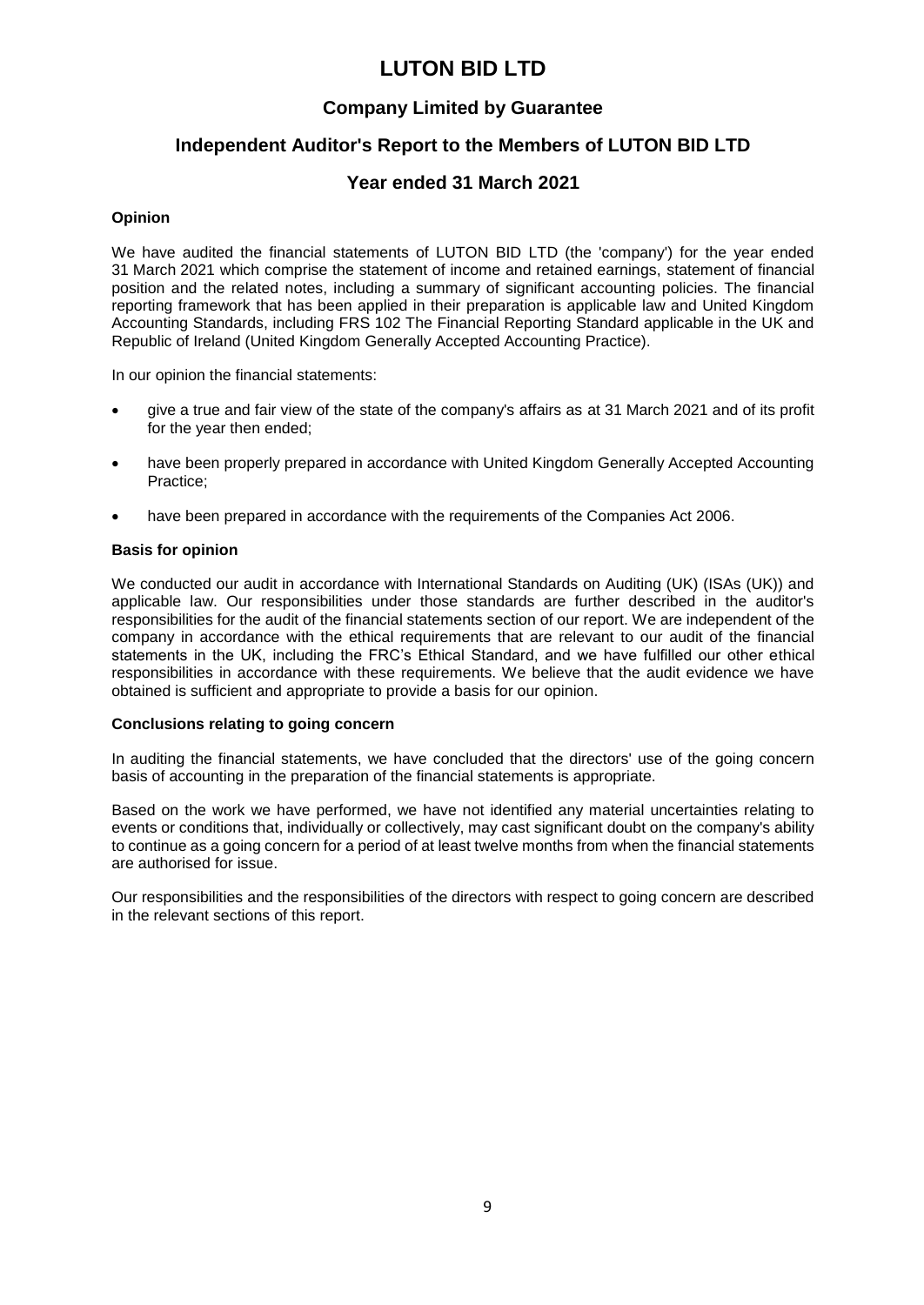## **Company Limited by Guarantee**

## **Independent Auditor's Report to the Members of LUTON BID LTD** *(continued)*

### **Year ended 31 March 2021**

#### **Other information**

The other information comprises the information included in the annual report, other than the financial statements and our auditor's report thereon. The directors are responsible for the other information. Our opinion on the financial statements does not cover the other information and, except to the extent otherwise explicitly stated in our report, we do not express any form of assurance conclusion thereon.

In connection with our audit of the financial statements, our responsibility is to read the other information and, in doing so, consider whether the other information is materially inconsistent with the financial statements or our knowledge obtained in the audit or otherwise appears to be materially misstated. If we identify such material inconsistencies or apparent material misstatements, we are required to determine whether there is a material misstatement in the financial statements or a material misstatement of the other information. If, based on the work we have performed, we conclude that there is a material misstatement of this other information, we are required to report that fact.

We have nothing to report in this regard.

#### **Opinions on other matters prescribed by the Companies Act 2006**

In our opinion, based on the work undertaken in the course of the audit:

- the information given in the directors' report for the financial year for which the financial statements are prepared is consistent with the financial statements; and
- the directors' report has been prepared in accordance with applicable legal requirements.

#### **Matters on which we are required to report by exception**

In the light of the knowledge and understanding of the company and its environment obtained in the course of the audit, we have not identified material misstatements in the directors' report.

We have nothing to report in respect of the following matters in relation to which the Companies Act 2006 requires us to report to you if, in our opinion:

- adequate accounting records have not been kept, or returns adequate for our audit have not been received from branches not visited by us; or
- the financial statements are not in agreement with the accounting records and returns; or
- certain disclosures of directors' remuneration specified by law are not made; or
- we have not received all the information and explanations we require for our audit; or
- the directors were not entitled to prepare the financial statements in accordance with the small companies regime and take advantage of the small companies' exemptions in preparing the directors' report and from the requirement to prepare a strategic report.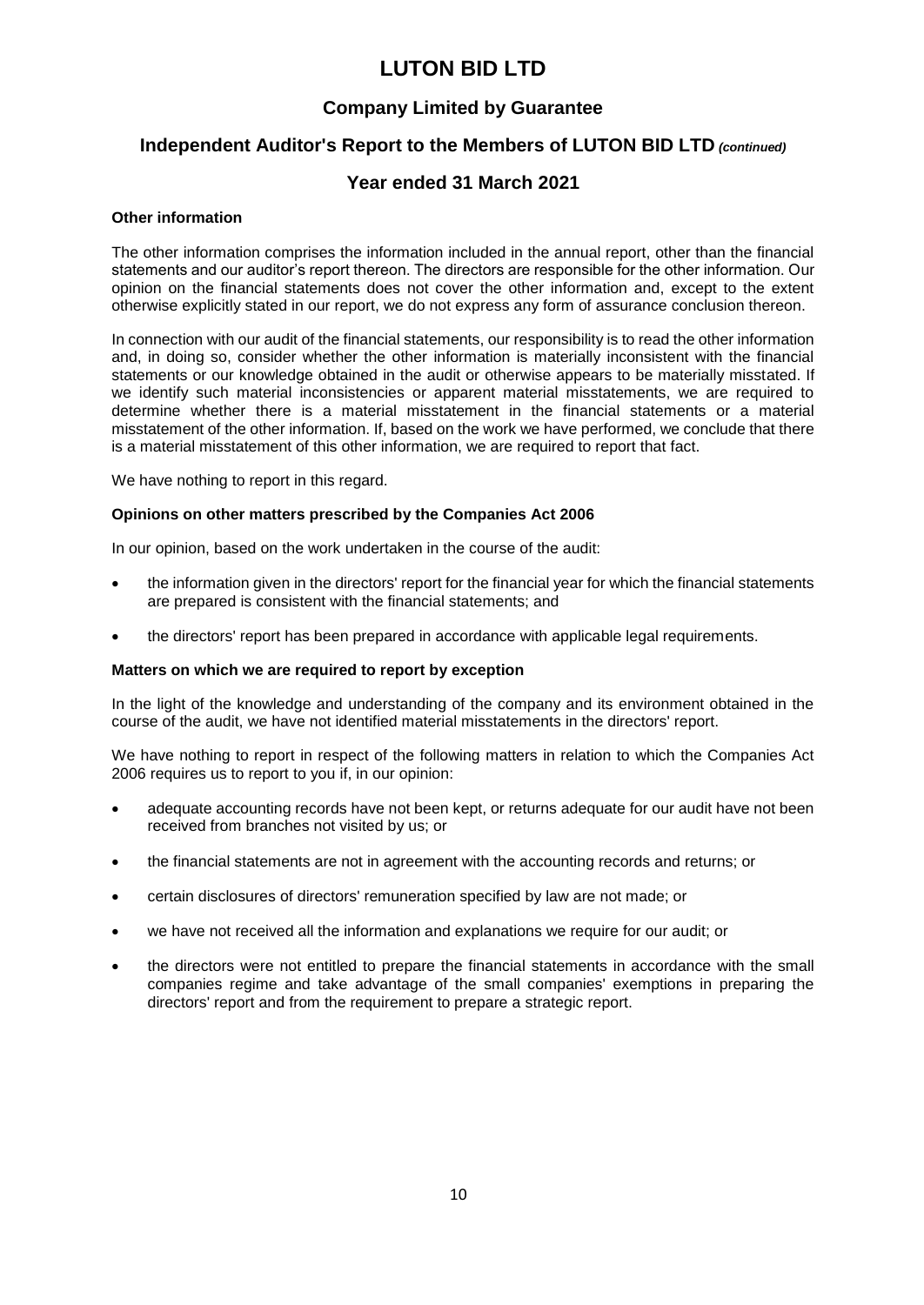## **Company Limited by Guarantee**

## **Independent Auditor's Report to the Members of LUTON BID LTD** *(continued)*

### **Year ended 31 March 2021**

#### **Responsibilities of directors**

As explained more fully in the directors' responsibilities statement, the directors are responsible for the preparation of the financial statements and for being satisfied that they give a true and fair view, and for such internal control as the directors determine is necessary to enable the preparation of financial statements that are free from material misstatement, whether due to fraud or error.

In preparing the financial statements, the directors are responsible for assessing the company's ability to continue as a going concern, disclosing, as applicable, matters related to going concern and using the going concern basis of accounting unless the directors either intend to liquidate the company or to cease operations, or have no realistic alternative but to do so.

#### **Auditor's responsibilities for the audit of the financial statements**

Our objectives are to obtain reasonable assurance about whether the financial statements as a whole are free from material misstatement, whether due to fraud or error, and to issue an auditor's report that includes our opinion. Reasonable assurance is a high level of assurance, but is not a guarantee that an audit conducted in accordance with ISAs (UK) will always detect a material misstatement when it exists. Misstatements can arise from fraud or error and are considered material if, individually or in the aggregate, they could reasonably be expected to influence the economic decisions of users taken on the basis of these financial statements.

Irregularities, including fraud, are instances of non-compliance with laws and regulations. We design procedures in line with our responsibilities, outlined above, to detect material misstatements in respect of irregularities, including fraud. The extent to which our procedures are capable of detecting irregularities, including fraud is detailed below:

As part of an audit in accordance with ISAs (UK), we exercise professional judgment and maintain professional scepticism throughout the audit. We also:

- Identify and assess the risks of material misstatement of the financial statements, whether due to fraud or error, design and perform audit procedures responsive to those risks, and obtain audit evidence that is sufficient and appropriate to provide a basis for our opinion. The risk of not detecting a material misstatement resulting from fraud is higher than for one resulting from error, as fraud may involve collusion, forgery, intentional omissions, misrepresentations, or the override of internal control.
- Obtain an understanding of internal control relevant to the audit in order to design audit procedures that are appropriate in the circumstances, but not for the purpose of expressing an opinion on the effectiveness of the internal control.
- Evaluate the appropriateness of accounting policies used and the reasonableness of accounting estimates and related disclosures made by the directors.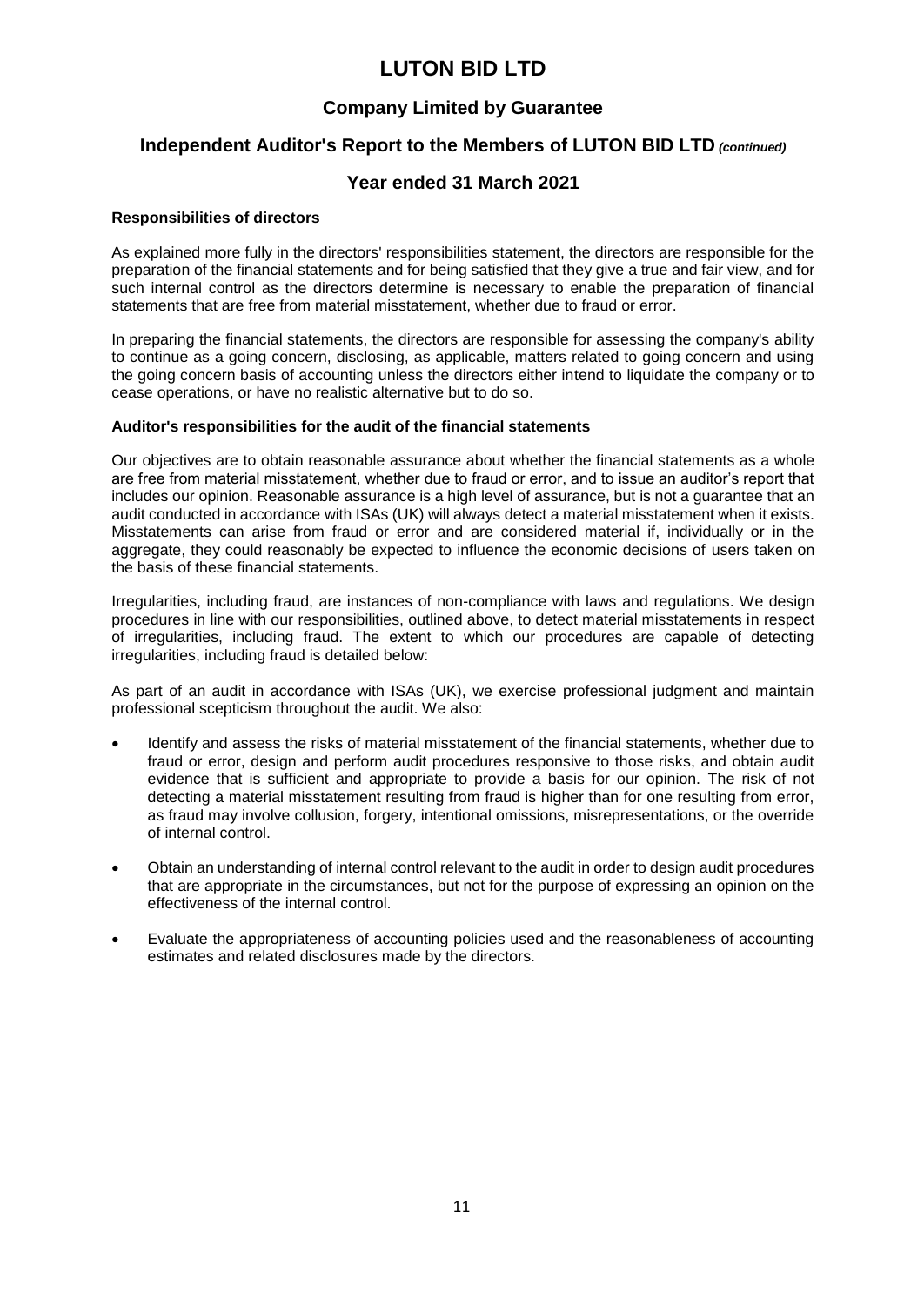## **Company Limited by Guarantee**

## **Independent Auditor's Report to the Members of LUTON BID LTD** *(continued)*

### **Year ended 31 March 2021**

- Conclude on the appropriateness of the directors' use of the going concern basis of accounting and, based on the audit evidence obtained, whether a material uncertainty exists related to events or conditions that may cast significant doubt on the company's ability to continue as a going concern. If we conclude that a material uncertainty exists, we are required to draw attention in our auditor's report to the related disclosures in the financial statements or, if such disclosures are inadequate, to modify our opinion. Our conclusions are based on the audit evidence obtained up to the date of our auditor's report. However, future events or conditions may cause the company to cease to continue as a going concern.
- Evaluate the overall presentation, structure and content of the financial statements, including the disclosures, and whether the financial statements represent the underlying transactions and events in a manner that achieves fair presentation.

We communicate with those charged with governance regarding, among other matters, the planned scope and timing of the audit and significant audit findings, including any significant deficiencies in internal control that we identify during our audit.

#### **Use of our report**

This report is made solely to the company's members, as a body, in accordance with chapter 3 of part 16 of the Companies Act 2006. Our audit work has been undertaken so that we might state to the company's members those matters we are required to state to them in an auditor's report and for no other purpose. To the fullest extent permitted by law, we do not accept or assume responsibility to anyone other than the company and the company's members as a body, for our audit work, for this report, or for the opinions we have formed.

Mohammed Afzaal Bhatti (Senior Statutory Auditor)

For and on behalf of K B M UK Limited Chartered Certified Accountants & statutory auditor 1 Concord Business Centre Concord Road London UK  $W3$   $0T<sub>0</sub>$ 

………………………………………………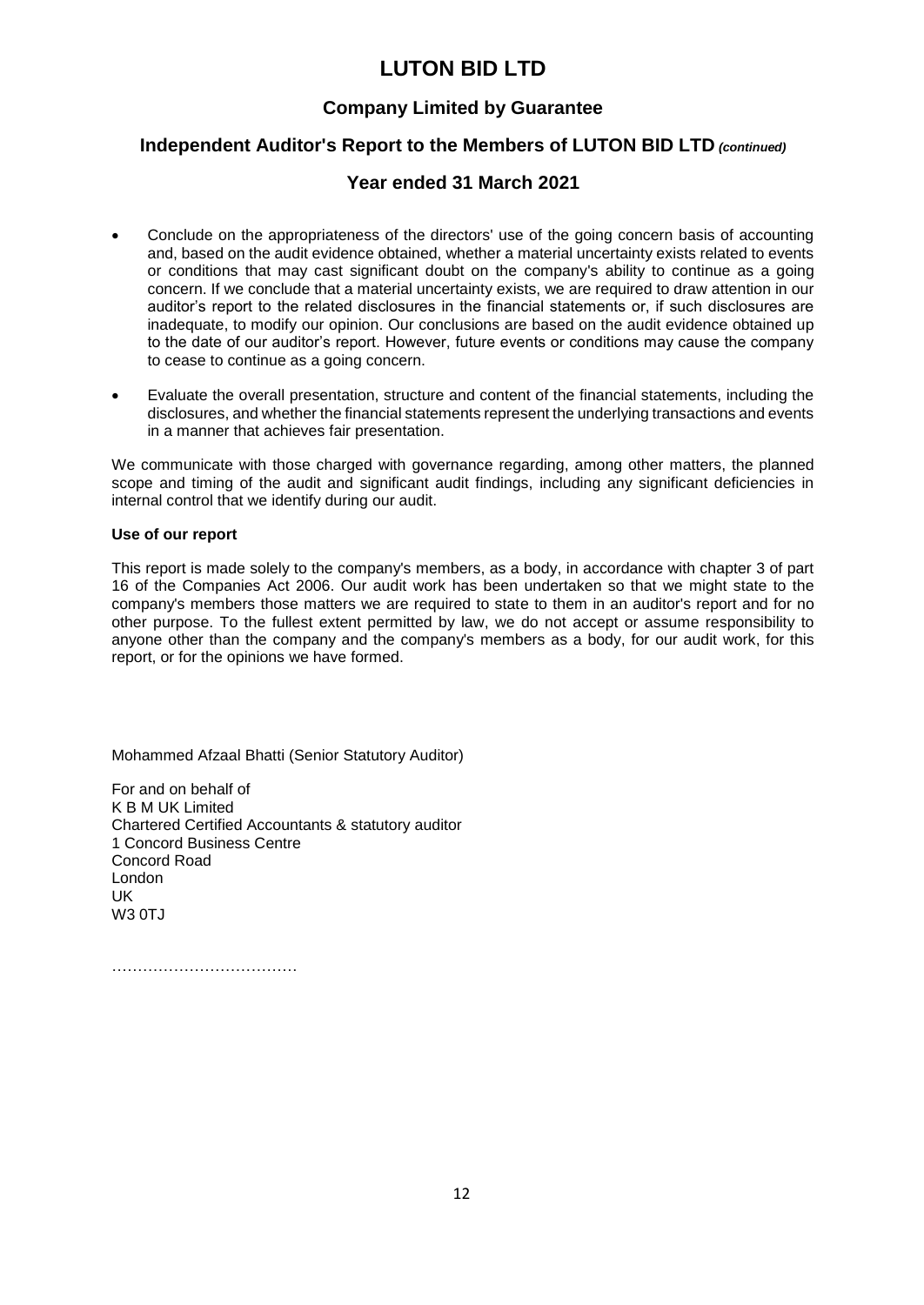## **Company Limited by Guarantee**

## **Statement of Income and Retained Earnings**

## **Year ended 31 March 2021**

| Levy Income                                                                | <b>Note</b> | 2021<br>£<br>263,549 | 2020<br>£<br>317,014 |
|----------------------------------------------------------------------------|-------------|----------------------|----------------------|
| <b>Direct Cost</b>                                                         |             | 202,815              | 346,739              |
| <b>Gross (deficit)/surplus</b>                                             |             | 60,734               | (29, 725)            |
| Administrative expenses<br>Other operating income                          |             | 19,476<br>32,416     | 27,510               |
| <b>Operating (deficit)/surplus</b>                                         |             | 73,674               | (57, 235)            |
| Other interest receivable and similar income                               |             | 21                   | 280                  |
| (deficit)/surplus before taxation                                          | 6           | 73,695               | (56, 955)            |
| Tax on (deficit)/surplus                                                   |             |                      |                      |
| (deficit)/surplus for the financial year and total comprehensive<br>income |             | 73,695               | (56, 955)            |
| Retained earnings at the start of the year                                 |             | 83,823               | 140,778              |
| Retained earnings at the end of the year                                   |             | 157,518              | 83,823               |

All the activities of the company are from continuing operations.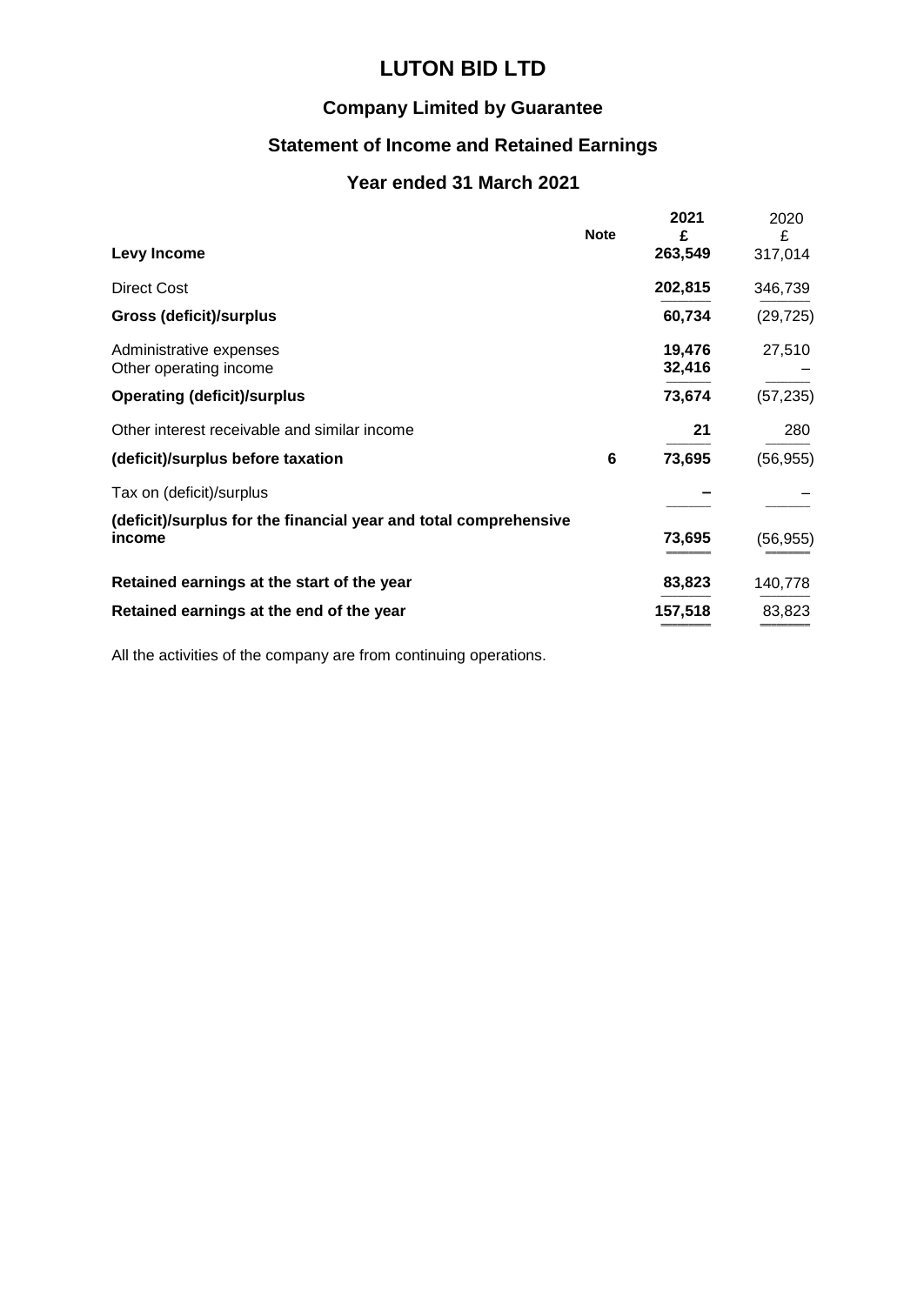## **Company Limited by Guarantee**

## **Statement of Financial Position**

## **31 March 2021**

|                                                                     |             | 2021              |         | 2020             |
|---------------------------------------------------------------------|-------------|-------------------|---------|------------------|
|                                                                     | <b>Note</b> | £                 | £       | £                |
| <b>Fixed assets</b><br>Tangible assets                              | 7           |                   | 185     | 247              |
| <b>Current assets</b><br><b>Debtors</b><br>Cash at bank and in hand | 8           | 46,664<br>242,292 |         | 2,010<br>102,544 |
|                                                                     |             | 288,956           |         | 104,554          |
| Creditors: amounts falling due within one year                      | 9           | 131,623           |         | 20,978           |
| <b>Net current assets</b>                                           |             |                   | 157,333 | 83,576           |
| <b>Total assets less current liabilities</b>                        |             |                   | 157,518 | 83,823           |
| <b>Net assets</b>                                                   |             |                   | 157,518 | 83,823           |
| <b>Capital and reserves</b>                                         |             |                   |         |                  |
| Surplus and deficit account                                         |             |                   | 157,518 | 83,823           |
| <b>Members funds</b>                                                |             |                   | 157,518 | 83,823           |

These financial statements have been prepared in accordance with the provisions applicable to companies subject to the small companies' regime and in accordance with Section 1A of FRS 102 'The Financial Reporting Standard applicable in the UK and Republic of Ireland'.

These financial statements were approved by the board of directors and authorised for issue on …………………….., and are signed on behalf of the board by:

Mr Gavin O'Brien (Chair) **Director** 

Company registration number: 09317619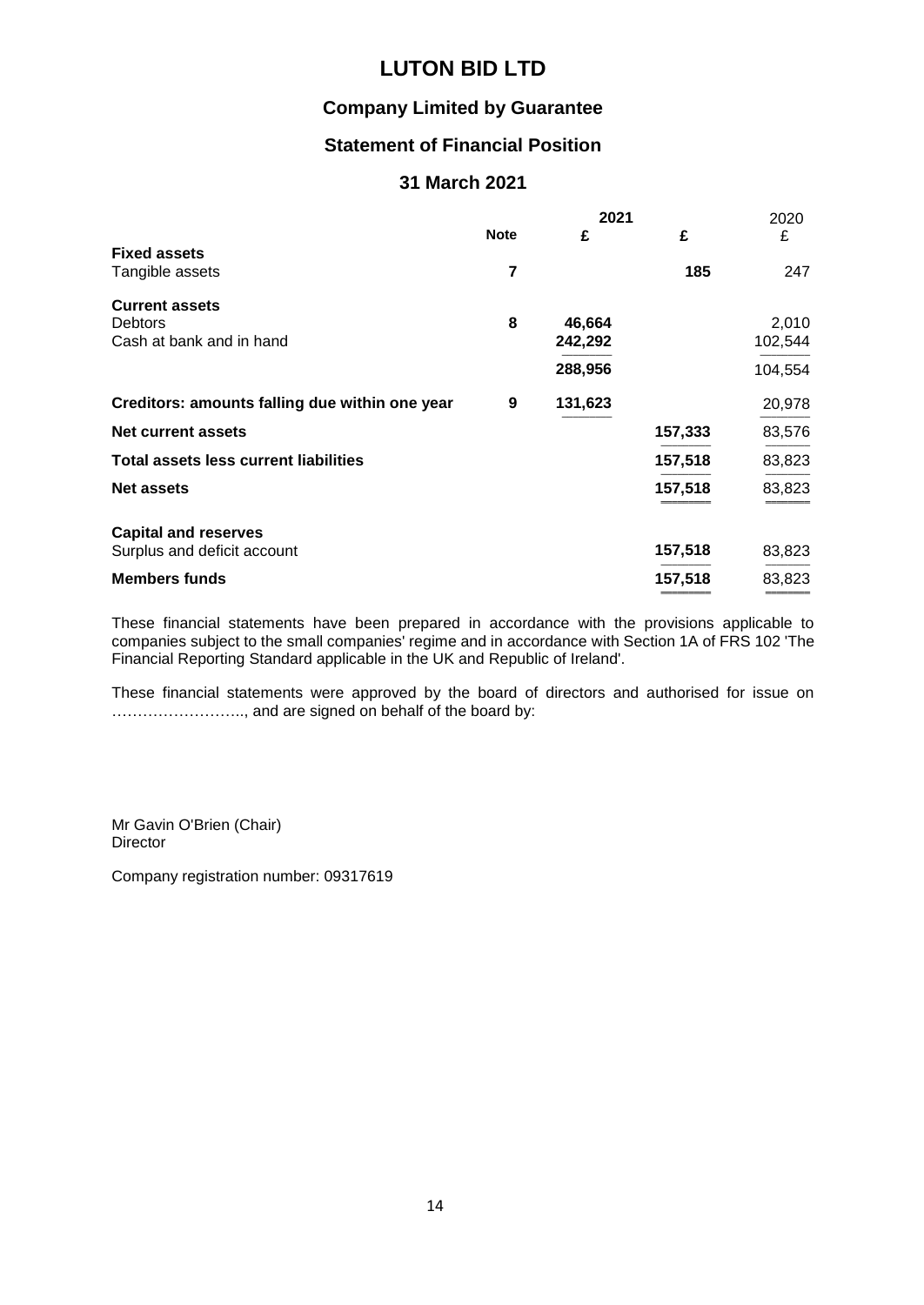## **Company Limited by Guarantee**

### **Notes to the Financial Statements**

### **Year ended 31 March 2021**

#### **1. General information**

The company is a private company limited by guarantee, registered in England and Wales. The address of the registered office is Studio 3, West Wing Studios Unit 166, The Mall, Luton, Bedfordshire, LU1 2TL, United Kingdom.

#### **2. Statement of compliance**

These financial statements have been prepared in compliance with Section 1A of FRS 102, 'The Financial Reporting Standard applicable in the UK and the Republic of Ireland'.

#### **3. Accounting policies**

#### **Basis of preparation**

The financial statements have been prepared on the historical cost basis, as modified by the revaluation of certain financial assets and liabilities and investment properties measured at fair value through profit or loss.

The financial statements are prepared in sterling, which is the functional currency of the entity.

#### **Revenue recognition**

Turnover is measured at the fair value of the consideration received or receivable for goods supplied and services rendered, net of discounts and Value Added Tax.

Revenue from the sale of goods is recognised when the significant risks and rewards of ownership have transferred to the buyer (usually on despatch of the goods); the amount of revenue can be measured reliably; it is probable that the associated economic benefits will flow to the entity; and the costs incurred or to be incurred in respect of the transactions can be measured reliably.

#### **Tangible assets**

Tangible assets are initially recorded at cost, and subsequently stated at cost less any accumulated depreciation and impairment losses. Any tangible assets carried at revalued amounts are recorded at the fair value at the date of revaluation less any subsequent accumulated depreciation and subsequent accumulated impairment losses.

An increase in the carrying amount of an asset as a result of a revaluation, is recognised in other comprehensive income and accumulated in equity, except to the extent it reverses a revaluation decrease of the same asset previously recognised in profit or loss. A decrease in the carrying amount of an asset as a result of revaluation, is recognised in other comprehensive income to the extent of any previously recognised revaluation increase accumulated in equity in respect of that asset. Where a revaluation decrease exceeds the accumulated revaluation gains accumulated in equity in respect of that asset, the excess shall be recognised in profit or loss.

#### **Depreciation**

Depreciation is calculated so as to write off the cost or valuation of an asset, less its residual value, over the useful economic life of that asset as follows:

| Plant & machinery | 20% reducing balance |
|-------------------|----------------------|
| Equipment         | 25% reducing balance |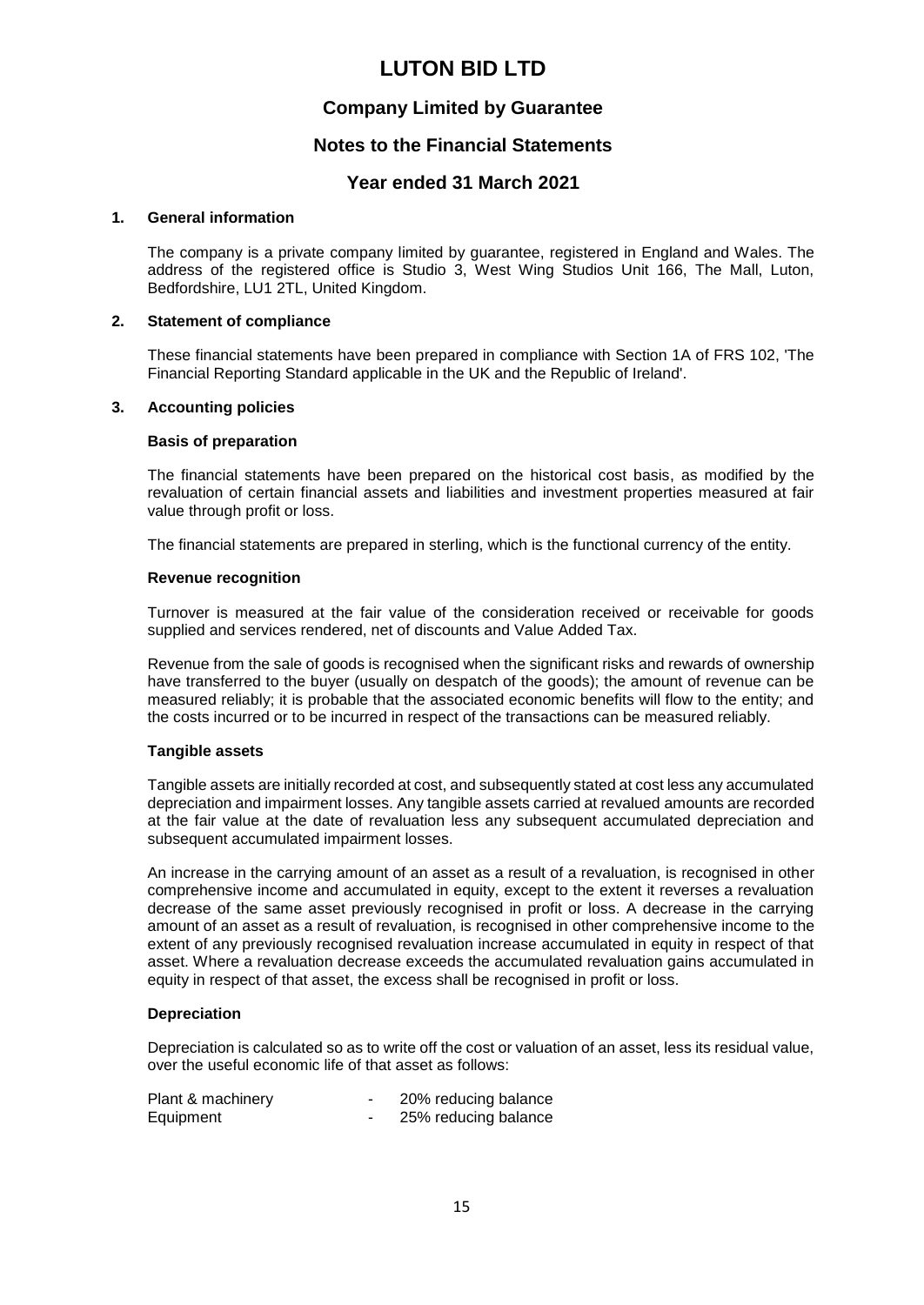## **Company Limited by Guarantee**

### **Notes to the Financial Statements** *(continued)*

### **Year ended 31 March 2021**

#### **3. Accounting policies** *(continued)*

#### **Impairment of fixed assets**

A review for indicators of impairment is carried out at each reporting date, with the recoverable amount being estimated where such indicators exist. Where the carrying value exceeds the recoverable amount, the asset is impaired accordingly. Prior impairments are also reviewed for possible reversal at each reporting date.

For the purposes of impairment testing, when it is not possible to estimate the recoverable amount of an individual asset, an estimate is made of the recoverable amount of the cash-generating unit to which the asset belongs. The cash-generating unit is the smallest identifiable group of assets that includes the asset and generates cash inflows that largely independent of the cash inflows from other assets or groups of assets.

For impairment testing of goodwill, the goodwill acquired in a business combination is, from the acquisition date, allocated to each of the cash-generating units that are expected to benefit from the synergies of the combination, irrespective of whether other assets or liabilities of the company are assigned to those units.

#### **Financial instruments**

A financial asset or a financial liability is recognised only when the company becomes a party to the contractual provisions of the instrument.

Basic financial instruments are initially recognised at the transaction price, unless the arrangement constitutes a financing transaction, where it is recognised at the present value of the future payments discounted at a market rate of interest for a similar debt instrument.

Debt instruments are subsequently measured at amortised cost.

Where investments in non-convertible preference shares and non-puttable ordinary shares or preference shares are publicly traded or their fair value can otherwise be measured reliably, the investment is subsequently measured at fair value with changes in fair value recognised in profit or loss. All other such investments are subsequently measured at cost less impairment.

Other financial instruments, including derivatives, are initially recognised at fair value, unless payment for an asset is deferred beyond normal business terms or financed at a rate of interest that is not a market rate, in which case the asset is measured at the present value of the future payments discounted at a market rate of interest for a similar debt instrument.

Other financial instruments are subsequently measured at fair value, with any changes recognised in profit or loss, with the exception of hedging instruments in a designated hedging relationship.

Financial assets that are measured at cost or amortised cost are reviewed for objective evidence of impairment at the end of each reporting date. If there is objective evidence of impairment, an impairment loss is recognised in profit or loss immediately.

For all equity instruments regardless of significance, and other financial assets that are individually significant, these are assessed individually for impairment. Other financial assets are either assessed individually or grouped on the basis of similar credit risk characteristics.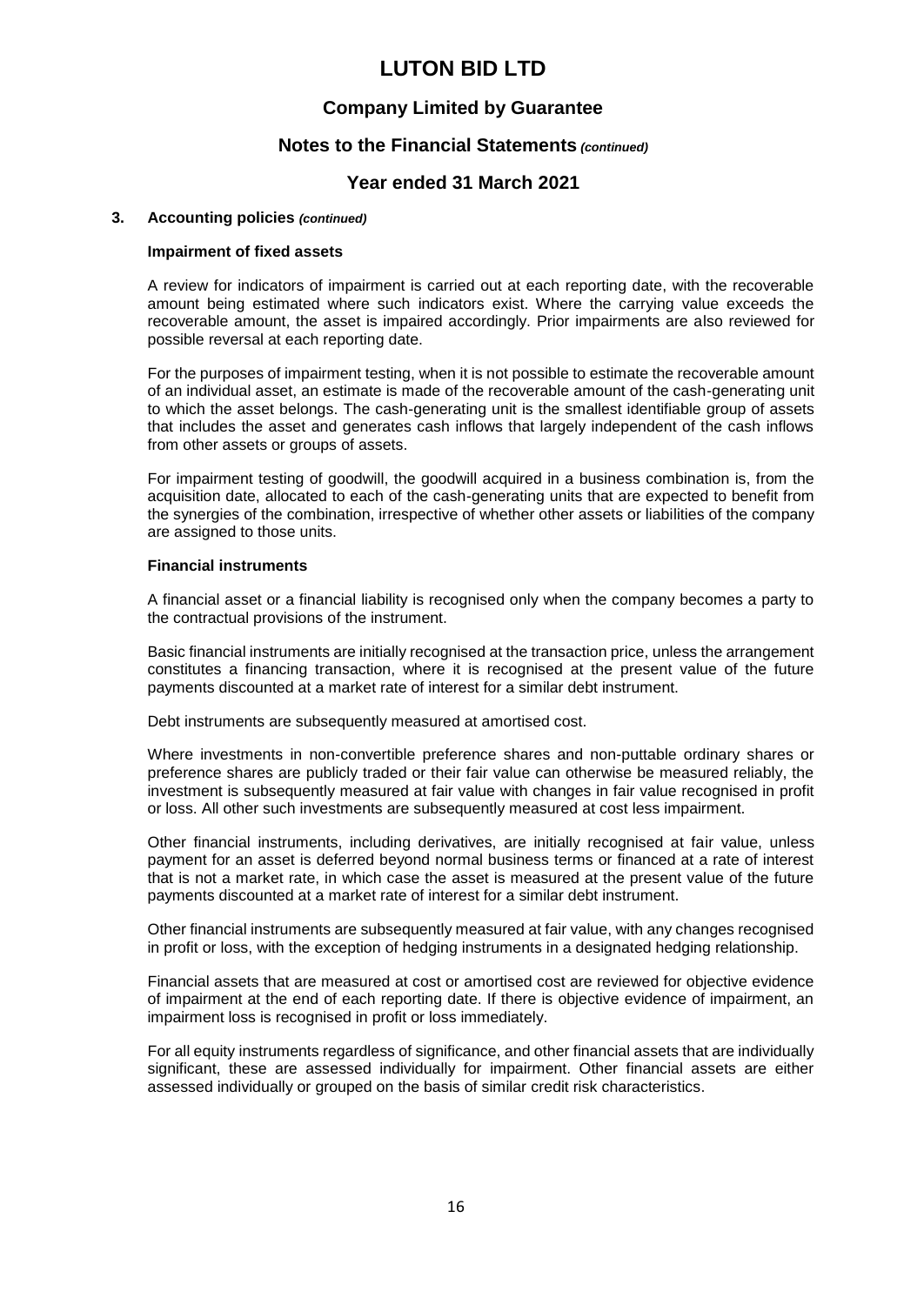## **Company Limited by Guarantee**

## **Notes to the Financial Statements** *(continued)*

### **Year ended 31 March 2021**

#### **3. Accounting policies** *(continued)*

#### **Financial instruments** *(continued)*

Any reversals of impairment are recognised in profit or loss immediately, to the extent that the reversal does not result in a carrying amount of the financial asset that exceeds what the carrying amount would have been had the impairment not previously been recognised.

#### **4. Company limited by guarantee**

The entity is a private company limited by guarantee and consequently does not have a share capital. Each of the member is liable to contribute an amount not exceeding £1 towards the assets of the company in the event of liquidation.

#### **5. Auditor's remuneration**

|    | Fees payable for the audit of the financial statements           | 2021<br>£<br>2,000 | 2020<br>£   |
|----|------------------------------------------------------------------|--------------------|-------------|
| 6. | Surplus/(deficit) before taxation                                |                    |             |
|    | Profit before taxation is stated after charging:                 | 2021<br>£          | 2020<br>£   |
|    | Depreciation of tangible assets<br>Impairment of tangible assets | 62                 | 82<br>9,414 |
| 7. | <b>Tangible assets</b>                                           |                    |             |
|    |                                                                  | Equipment          | Total       |

|                                   | $-$ quipulous<br>£ | .<br>£        |
|-----------------------------------|--------------------|---------------|
| Cost                              |                    |               |
| At 1 April 2020 and 31 March 2021 | 1,042              | 1,042         |
| <b>Depreciation</b>               |                    |               |
| At 1 April 2020                   | 795                | 795           |
| Charge for the year               | 62                 | 62            |
| At 31 March 2021                  | 857                | 857           |
| <b>Carrying amount</b>            |                    |               |
| At 31 March 2021                  | 185                | 185           |
|                                   |                    | _____         |
| At 31 March 2020                  | 247                | 247<br>------ |
|                                   |                    |               |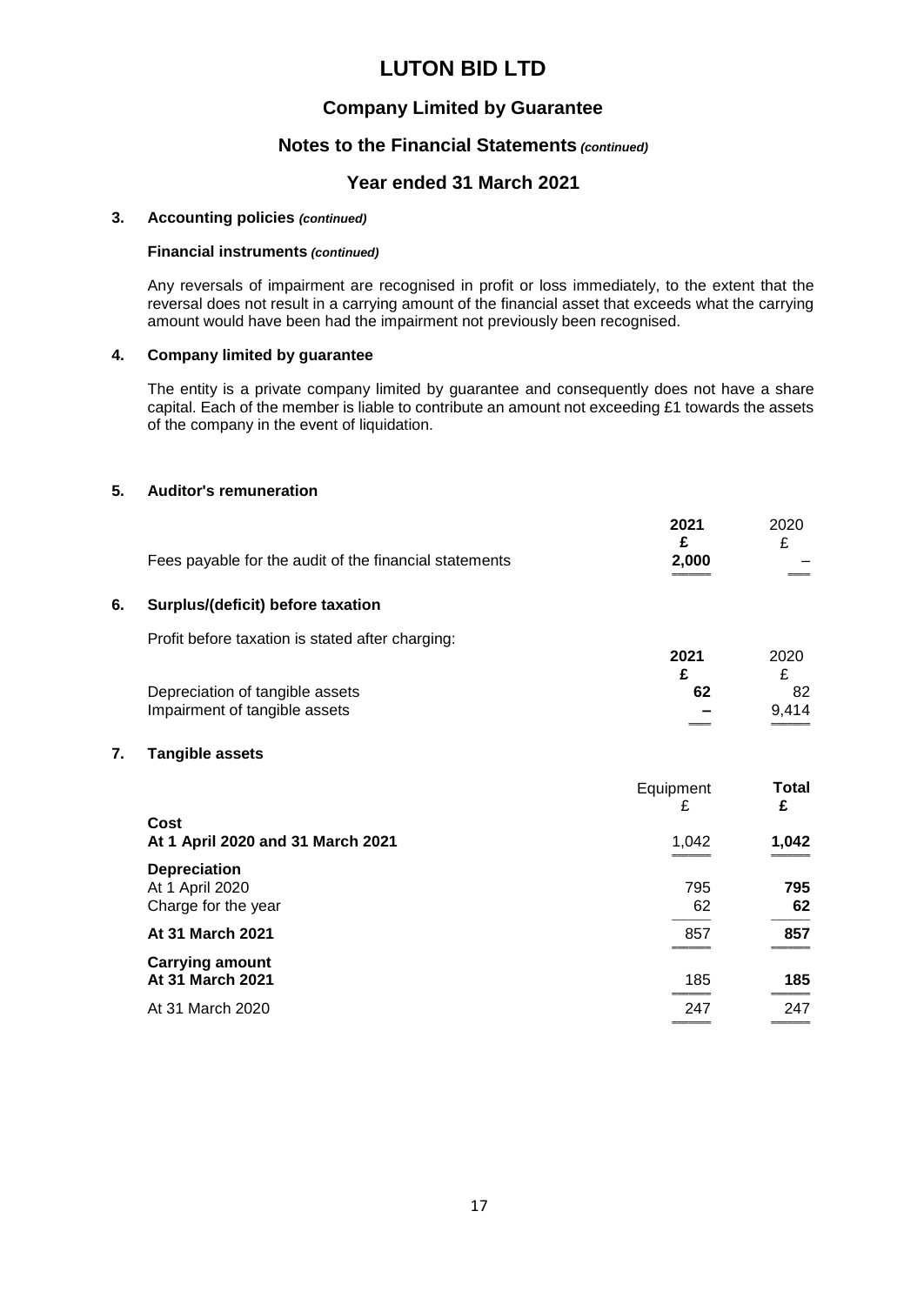## **Company Limited by Guarantee**

## **Notes to the Financial Statements** *(continued)*

## **Year ended 31 March 2021**

### **8. Debtors**

|     |                                                                                                                                           | 2021<br>£     | 2020<br>£      |
|-----|-------------------------------------------------------------------------------------------------------------------------------------------|---------------|----------------|
|     | Other debtors                                                                                                                             | 46,664        | 2,010          |
| 9.  | Creditors: amounts falling due within one year                                                                                            |               |                |
|     |                                                                                                                                           | 2021<br>£     | 2020<br>£      |
|     | <b>Trade creditors</b>                                                                                                                    | 55,364        | 15,874         |
|     | Social security and other taxes<br>Other creditors                                                                                        | 159<br>76,100 | 1,504<br>3,600 |
|     |                                                                                                                                           | 131,623       | 20,978         |
| 10. | <b>Financial instruments</b>                                                                                                              |               |                |
|     | The carrying amount for each category of financial instrument is as follows:                                                              |               |                |
|     |                                                                                                                                           | 2021<br>£     | 2020<br>£      |
|     | Financial assets measured at fair value through profit or loss                                                                            |               |                |
|     | Financial assets measured at fair value through profit or loss                                                                            | 242,292       | 102,544        |
|     | Financial assets that are debt instruments measured at amortised cost<br>Financial assets that are debt instruments measured at amortised |               |                |
|     | cost                                                                                                                                      | 77,763        | 2,010          |
|     | Financial liabilities measured at fair value through profit or loss                                                                       |               |                |
|     | Financial liabilities measured at fair value through profit or loss                                                                       | 121,964       | 19,474         |
| 11. | <b>Other Income</b>                                                                                                                       |               |                |
|     |                                                                                                                                           | 2021          | 2020           |
|     | <b>BID Resilience fund</b>                                                                                                                | £<br>17,131   | £              |
|     | HMRC - JRS Grant                                                                                                                          | 15,285        |                |
|     |                                                                                                                                           | 32,416        |                |
|     |                                                                                                                                           |               |                |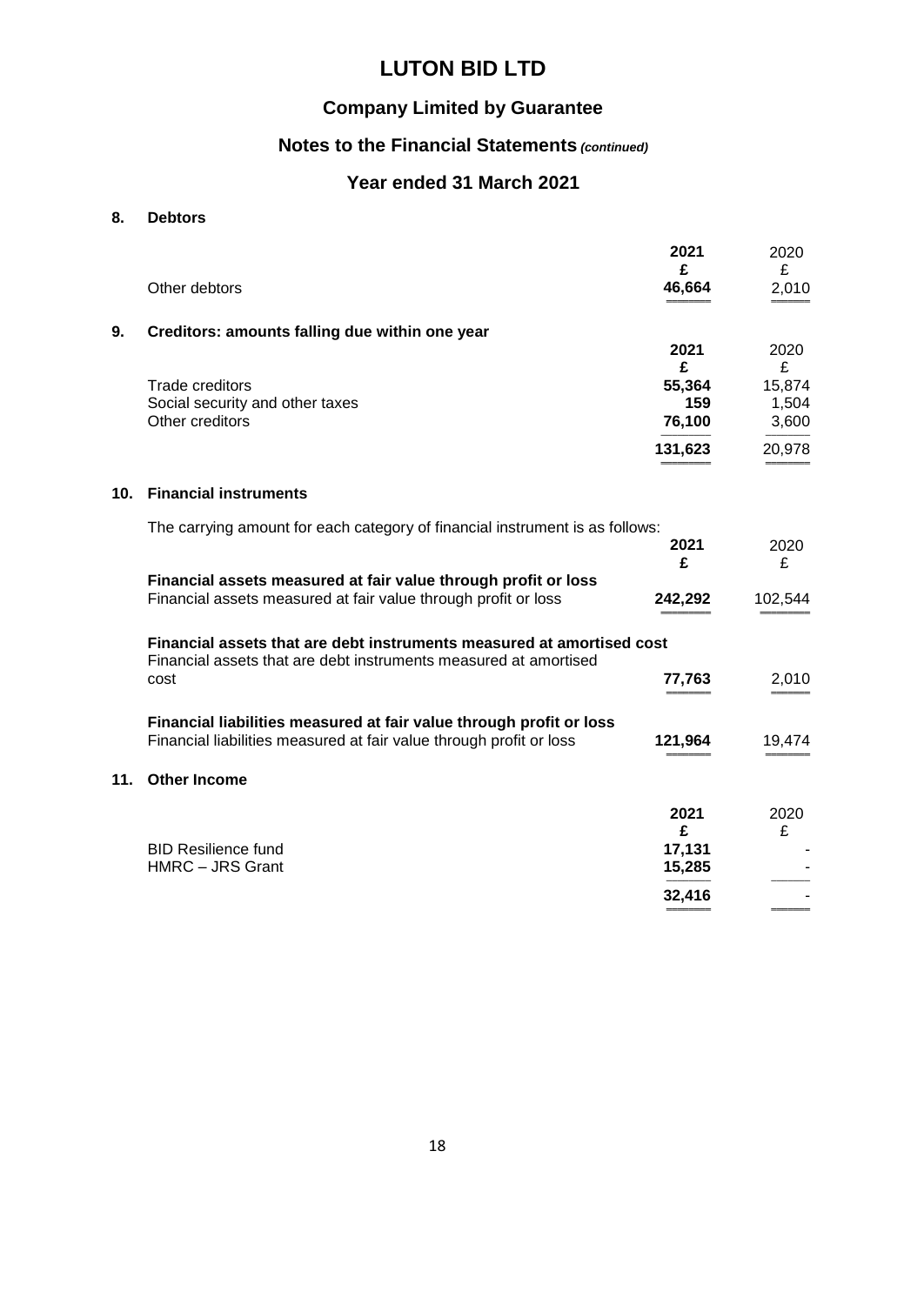**Company Limited by Guarantee**

**Management Information**

**Year ended 31 March 2021**

**The following pages do not form part of the financial statements.**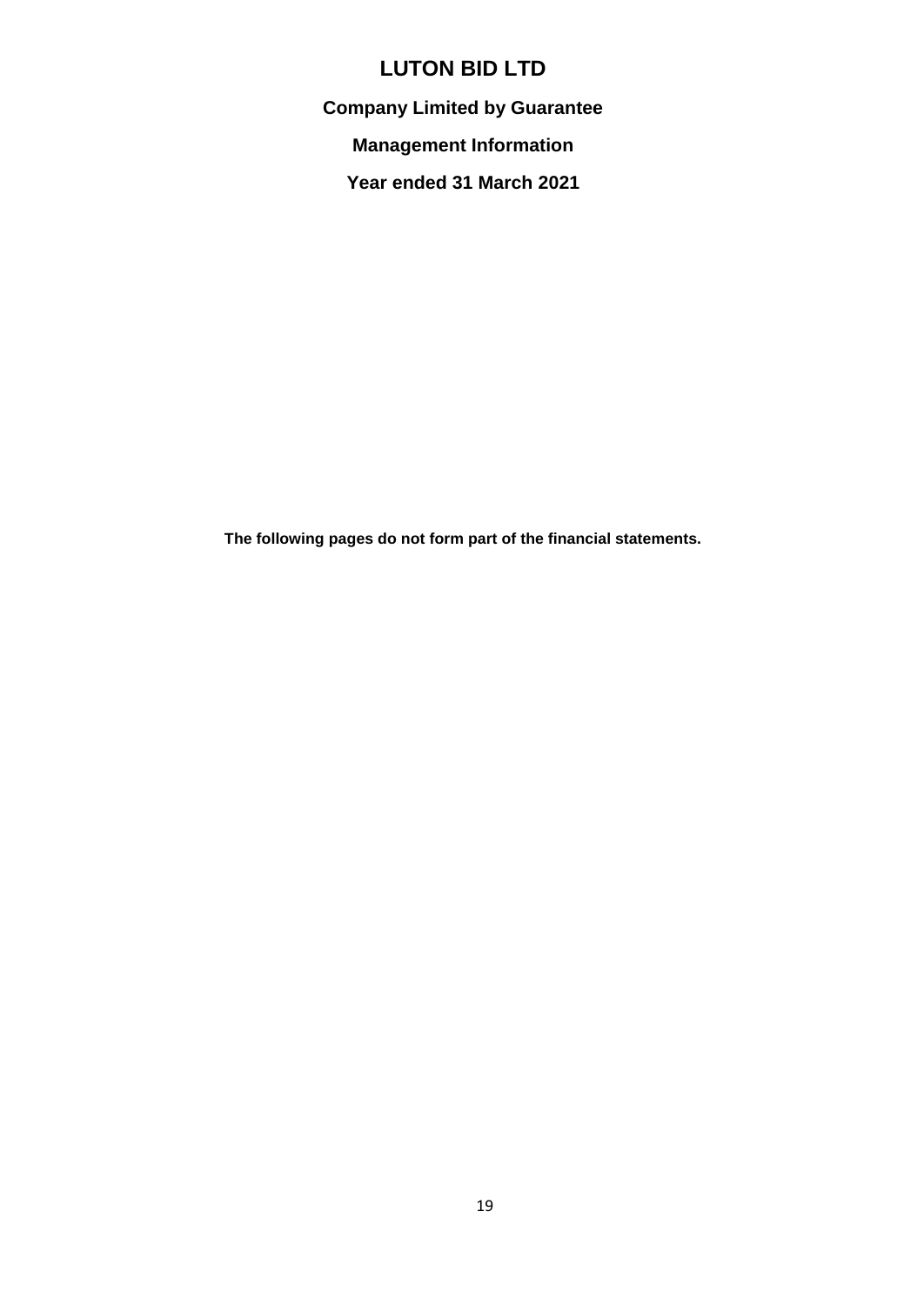## **Detailed Income Statement**

## **Year ended 31 March 2021**

|                                                 | 2021         | 2020         |
|-------------------------------------------------|--------------|--------------|
| Levy Income                                     | £<br>263,549 | £<br>317,014 |
| <b>Direct Cost</b>                              |              |              |
| Obj 1: Promotion                                | 55,883       | 72,746       |
| Obj 2: Environment                              | 15,143       | 39,704       |
| Obj 3: Experience                               | 83,475       | 144,753      |
| Obj 4: Growth and Investment                    | 18,105       | 35,796       |
| <b>BID Renewal Accrual</b>                      | 9,000        | 42,624       |
| Direct costs - Project Management Central Admin | 10,209       | 8,351        |
| Direct costs - BID Levy Management              | 11,000       | 2,765        |
|                                                 | 202,815      | 346,739      |
| <b>Gross (deficit)/surplus</b>                  | 60,734       | (29, 725)    |
| Overheads                                       |              |              |
| Administrative expenses                         | 19,476       | 27,510       |
| <b>BID Resilience fund</b>                      | 17131        |              |
| HMRC - JRS Grant                                | 15285        |              |
| <b>Operating (deficit)/surplus</b>              | 73,674       | (57, 235)    |
|                                                 |              |              |
| Other interest receivable and similar income    | 21           | 280          |
| (deficit)/surplus before taxation               | 73,695       | (56, 955)    |
|                                                 |              |              |